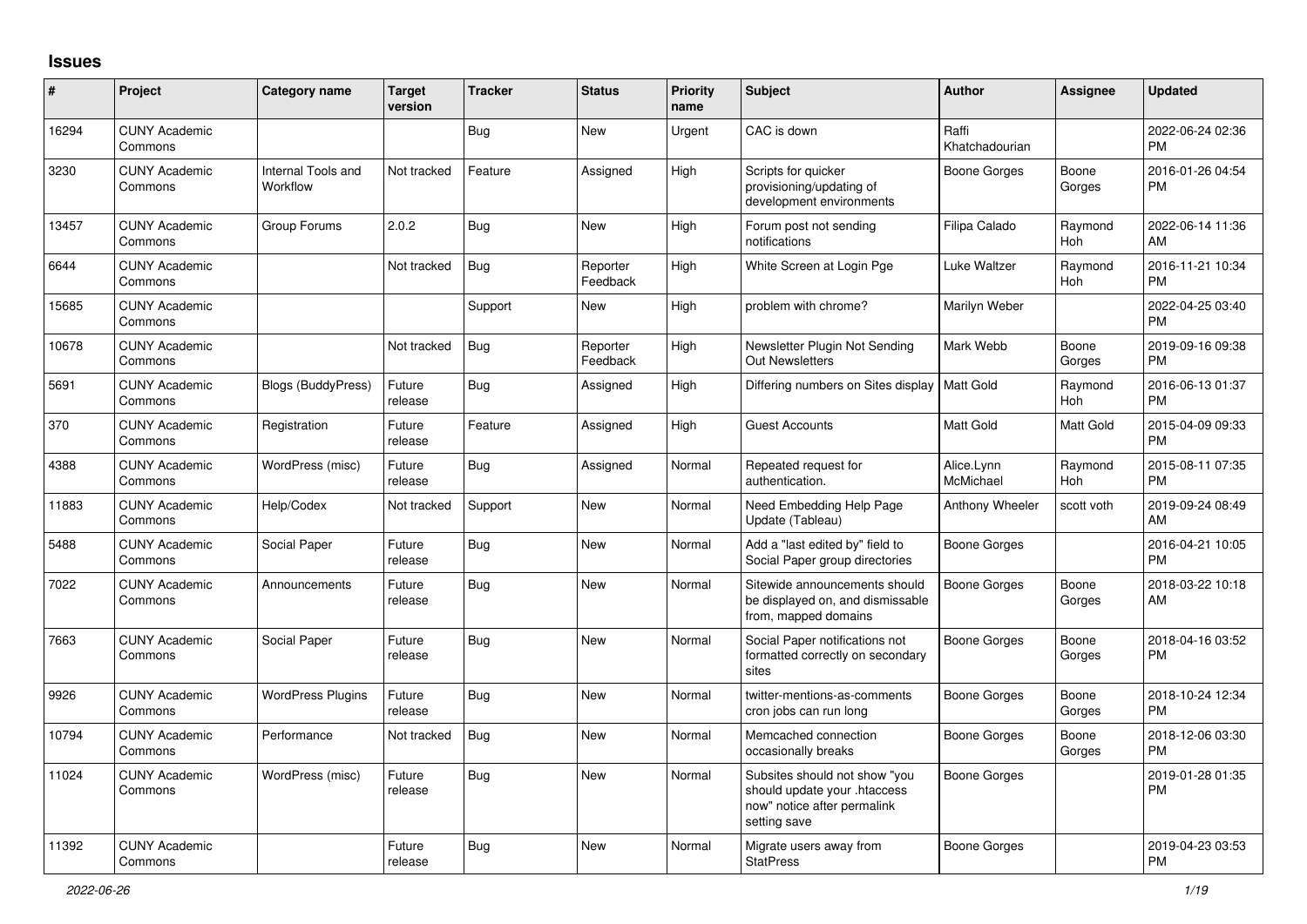| $\#$  | Project                         | Category name            | <b>Target</b><br>version | <b>Tracker</b> | <b>Status</b> | <b>Priority</b><br>name | <b>Subject</b>                                                                    | <b>Author</b>       | <b>Assignee</b>     | <b>Updated</b>                |
|-------|---------------------------------|--------------------------|--------------------------|----------------|---------------|-------------------------|-----------------------------------------------------------------------------------|---------------------|---------------------|-------------------------------|
| 12436 | <b>CUNY Academic</b><br>Commons |                          | Not tracked              | <b>Bug</b>     | Assigned      | Normal                  | Nightly system downtime                                                           | Boone Gorges        |                     | 2020-08-01 09:30<br>AM        |
| 13331 | <b>CUNY Academic</b><br>Commons | Site cloning             | Future<br>release        | <b>Bug</b>     | <b>New</b>    | Normal                  | Combine Site Template and<br>Clone operations                                     | Boone Gorges        | Jeremy Felt         | 2021-11-19 12:39<br><b>PM</b> |
| 14987 | <b>CUNY Academic</b><br>Commons | <b>WordPress Plugins</b> | Future<br>release        | Bug            | <b>New</b>    | Normal                  | Elementor update causes<br>database freeze-up                                     | Boone Gorges        | Boone<br>Gorges     | 2021-11-29 12:02<br><b>PM</b> |
| 308   | <b>CUNY Academic</b><br>Commons | Registration             | Future<br>release        | Feature        | <b>New</b>    | Normal                  | Group recommendations for<br>signup process                                       | Boone Gorges        | Samantha<br>Raddatz | 2015-11-09 05:07<br><b>PM</b> |
| 618   | <b>CUNY Academic</b><br>Commons | <b>BuddyPress Docs</b>   | Future<br>release        | Feature        | Assigned      | Normal                  | BuddyPress Docs: export formats                                                   | <b>Boone Gorges</b> | Boone<br>Gorges     | 2015-11-09 05:38<br><b>PM</b> |
| 1422  | <b>CUNY Academic</b><br>Commons | <b>BuddyPress Docs</b>   | Future<br>release        | Feature        | Assigned      | Normal                  | Make "created Doc" activity icons<br>non-mini                                     | <b>Boone Gorges</b> | Boone<br>Gorges     | 2015-11-09 05:48<br><b>PM</b> |
| 1508  | <b>CUNY Academic</b><br>Commons | WordPress (misc)         | Future<br>release        | Feature        | Assigned      | Normal                  | Share login cookies across<br>mapped domains                                      | Boone Gorges        | Boone<br>Gorges     | 2012-07-02 12:12<br><b>PM</b> |
| 1744  | <b>CUNY Academic</b><br>Commons | <b>BuddyPress Docs</b>   | Future<br>release        | Feature        | Assigned      | Normal                  | Spreadsheet-style Docs                                                            | Boone Gorges        | Boone<br>Gorges     | 2015-11-09 06:13<br><b>PM</b> |
| 2832  | <b>CUNY Academic</b><br>Commons | <b>Public Portfolio</b>  | Future<br>release        | Feature        | Assigned      | Normal                  | Improve interface for (not)<br>auto-linking profile fields                        | Boone Gorges        | Chris Stein         | 2015-01-05 08:52<br><b>PM</b> |
| 3002  | <b>CUNY Academic</b><br>Commons | Search                   | Future<br>release        | Feature        | Assigned      | Normal                  | Overhaul CAC search by using<br>external search appliance                         | Boone Gorges        | Boone<br>Gorges     | 2020-07-15 03:05<br><b>PM</b> |
| 3192  | <b>CUNY Academic</b><br>Commons | Group Forums             | Future<br>release        | Feature        | Assigned      | Normal                  | Customizable forum views for<br>bbPress 2.x group forums                          | Boone Gorges        | Raymond<br>Hoh      | 2015-11-09 12:47<br><b>PM</b> |
| 3193  | <b>CUNY Academic</b><br>Commons | Group Forums             | Future<br>release        | Feature        | Assigned      | Normal                  | bbPress 2.x dynamic roles and<br><b>RBE</b>                                       | Boone Gorges        | Boone<br>Gorges     | 2014-09-30 01:30<br><b>PM</b> |
| 3330  | <b>CUNY Academic</b><br>Commons | My Commons               | Future<br>release        | Feature        | Assigned      | Normal                  | 'Commons Information" tool                                                        | Boone Gorges        | Chris Stein         | 2014-09-22 08:46<br><b>PM</b> |
| 3580  | <b>CUNY Academic</b><br>Commons | Group Blogs              | Future<br>release        | Feature        | <b>New</b>    | Normal                  | Multiple blogs per group                                                          | Boone Gorges        | Boone<br>Gorges     | 2018-02-20 02:02<br><b>PM</b> |
| 4481  | <b>CUNY Academic</b><br>Commons | Events                   | Future<br>release        | Feature        | <b>New</b>    | Normal                  | Group admins/mods should have<br>the ability to unlink an event from<br>the group | <b>Boone Gorges</b> | Boone<br>Gorges     | 2017-04-24 03:53<br><b>PM</b> |
| 4635  | <b>CUNY Academic</b><br>Commons | Authentication           | Future<br>release        | Feature        | <b>New</b>    | Normal                  | Allow non-WP authentication                                                       | Boone Gorges        | Sonja Leix          | 2019-03-01 02:05<br><b>PM</b> |
| 5234  | <b>CUNY Academic</b><br>Commons | Membership               | Future<br>release        | Feature        | Assigned      | Normal                  | Write Unconfirmed patch for WP                                                    | <b>Boone Gorges</b> | Boone<br>Gorges     | 2016-10-24 11:18<br>AM        |
| 5489  | <b>CUNY Academic</b><br>Commons | Social Paper             | Future<br>release        | Feature        | <b>New</b>    | Normal                  | Asc/desc sorting for Social Paper<br>directories                                  | <b>Boone Gorges</b> |                     | 2016-04-21 10:06<br><b>PM</b> |
| 6332  | <b>CUNY Academic</b><br>Commons | WordPress (misc)         | Future<br>release        | Feature        | <b>New</b>    | Normal                  | Allow uploaded files to be marked<br>as private in an ad hoc way                  | Boone Gorges        |                     | 2016-10-17 11:41<br>PM        |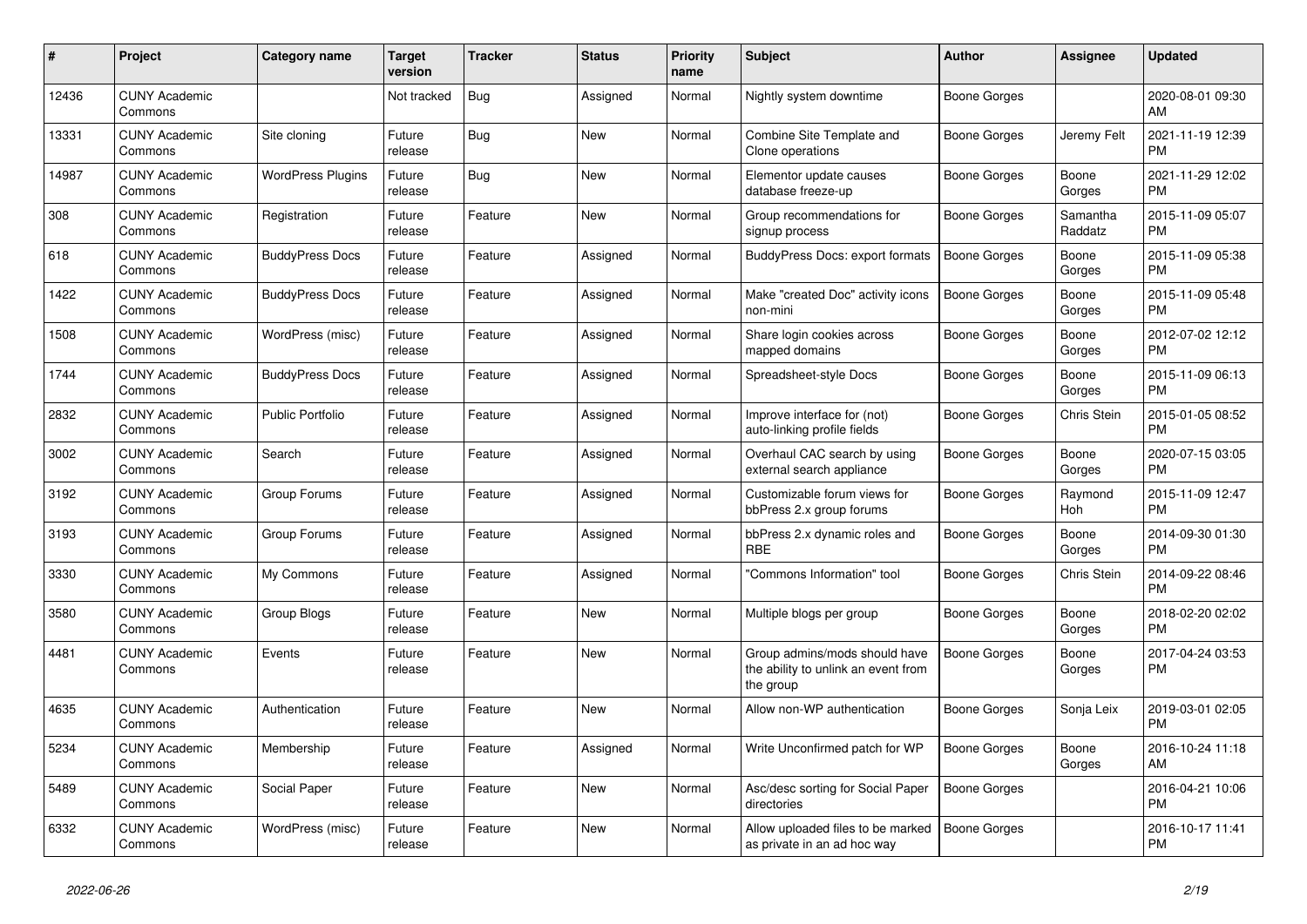| #     | Project                         | <b>Category name</b>           | <b>Target</b><br>version | <b>Tracker</b> | <b>Status</b>        | <b>Priority</b><br>name | <b>Subject</b>                                                                                | <b>Author</b>       | Assignee        | <b>Updated</b>                |
|-------|---------------------------------|--------------------------------|--------------------------|----------------|----------------------|-------------------------|-----------------------------------------------------------------------------------------------|---------------------|-----------------|-------------------------------|
| 9720  | <b>CUNY Academic</b><br>Commons | Authentication                 | Future<br>release        | Feature        | New                  | Normal                  | The Commons should be an<br>oAuth provider                                                    | <b>Boone Gorges</b> |                 | 2019-03-01 02:04<br><b>PM</b> |
| 10380 | <b>CUNY Academic</b><br>Commons | WordPress (misc)               | Future<br>release        | Feature        | In Progress          | Normal                  | Remove blacklisted plugins                                                                    | <b>Boone Gorges</b> |                 | 2022-04-26 12:00<br><b>PM</b> |
| 11517 | <b>CUNY Academic</b><br>Commons |                                | Not tracked              | Feature        | Assigned             | Normal                  | wp-accessibility plugin should not<br>strip 'target="_blank"' by default                      | <b>Boone Gorges</b> | Laurie Hurson   | 2019-09-24 09:57<br>AM        |
| 11834 | <b>CUNY Academic</b><br>Commons | <b>Group Files</b>             | Future<br>release        | Feature        | <b>New</b>           | Normal                  | Improved tools for managing<br>group file folders                                             | <b>Boone Gorges</b> | Sonja Leix      | 2019-09-06 03:55<br><b>PM</b> |
| 11945 | <b>CUNY Academic</b><br>Commons | Reckoning                      | Future<br>release        | Feature        | Reporter<br>Feedback | Normal                  | Add Comments bubble to<br>Reckoning views                                                     | <b>Boone Gorges</b> | Boone<br>Gorges | 2019-11-12 05:14<br><b>PM</b> |
| 12042 | <b>CUNY Academic</b><br>Commons | <b>Email Notifications</b>     | Future<br>release        | Feature        | New                  | Normal                  | Improved error logging for BPGES   Boone Gorges<br>send queue                                 |                     | Boone<br>Gorges | 2021-11-19 12:25<br><b>PM</b> |
| 12091 | <b>CUNY Academic</b><br>Commons | <b>Group Files</b>             | Future<br>release        | Feature        | New                  | Normal                  | Improved pre-upload file<br>validation for bp-group-documents                                 | <b>Boone Gorges</b> | Boone<br>Gorges | 2019-11-14 01:21<br><b>PM</b> |
| 12911 | <b>CUNY Academic</b><br>Commons |                                | Not tracked              | Feature        | <b>New</b>           | Normal                  | Block access to xmlrpc.php based<br>on User-Agent                                             | <b>Boone Gorges</b> | Boone<br>Gorges | 2020-06-09 05:12<br><b>PM</b> |
| 13048 | <b>CUNY Academic</b><br>Commons | Shortcodes and<br>embeds       | Future<br>release        | Feature        | <b>New</b>           | Normal                  | Jupyter Notebooks support                                                                     | <b>Boone Gorges</b> |                 | 2020-07-14 11:46<br>AM        |
| 13358 | <b>CUNY Academic</b><br>Commons | Group Forums                   | Future<br>release        | Feature        | New                  | Normal                  | Improved UI for group forum<br>threading settings                                             | Boone Gorges        | Raymond<br>Hoh  | 2021-11-19 12:27<br><b>PM</b> |
| 13466 | <b>CUNY Academic</b><br>Commons | Cavalcade                      | Future<br>release        | Feature        | New                  | Normal                  | Automated cleanup for duplicate<br>Cavalcade tasks                                            | Boone Gorges        | Boone<br>Gorges | 2020-10-13 05:24<br><b>PM</b> |
| 13835 | <b>CUNY Academic</b><br>Commons | WordPress (misc)               | Future<br>release        | Feature        | <b>New</b>           | Normal                  | Allow OneSearch widget to have<br>'CUNY' as campus                                            | <b>Boone Gorges</b> | Boone<br>Gorges | 2021-11-19 12:39<br><b>PM</b> |
| 13891 | <b>CUNY Academic</b><br>Commons | Internal Tools and<br>Workflow | 2.1.0                    | Feature        | <b>New</b>           | Normal                  | Migrate automated linting to<br>GitHub Actions                                                | <b>Boone Gorges</b> | Jeremy Felt     | 2022-05-26 10:45<br>AM        |
| 14184 | <b>CUNY Academic</b><br>Commons | <b>Public Portfolio</b>        | Future<br>release        | Feature        | New                  | Normal                  | Centralized mechanism for storing<br>Campus affiliations                                      | <b>Boone Gorges</b> | Boone<br>Gorges | 2022-01-04 11:35<br>AM        |
| 14309 | <b>CUNY Academic</b><br>Commons | Group Library                  | Future<br>release        | Feature        | <b>New</b>           | Normal                  | Better handling of<br>bp_group_document file<br>download attempts when file is<br>not present | <b>Boone Gorges</b> | Boone<br>Gorges | 2021-11-19 12:28<br>РM        |
| 15194 | <b>CUNY Academic</b><br>Commons | Internal Tools and<br>Workflow | 2.1.0                    | Feature        | New                  | Normal                  | PHPCS sniff for un-restored<br>switch_to_blog() calls                                         | Boone Gorges        | Jeremy Felt     | 2022-05-26 10:45<br>AM        |
| 15883 | <b>CUNY Academic</b><br>Commons |                                | 2.1.0                    | Feature        | New                  | Normal                  | Release BPGES update                                                                          | <b>Boone Gorges</b> | Boone<br>Gorges | 2022-05-26 10:39<br>AM        |
| 16092 | <b>CUNY Academic</b><br>Commons |                                | Future<br>release        | Feature        | Hold                 | Normal                  | Don't show main site in Site<br>search results                                                | <b>Boone Gorges</b> | Boone<br>Gorges | 2022-05-17 03:12<br><b>PM</b> |
| 10580 | <b>CUNY Academic</b><br>Commons | Information<br>Architecture    | Future<br>release        | Design/UX      | New                  | Normal                  | Primary nav item review                                                                       | <b>Boone Gorges</b> | Sara Cannon     | 2021-11-19 12:37<br>PM        |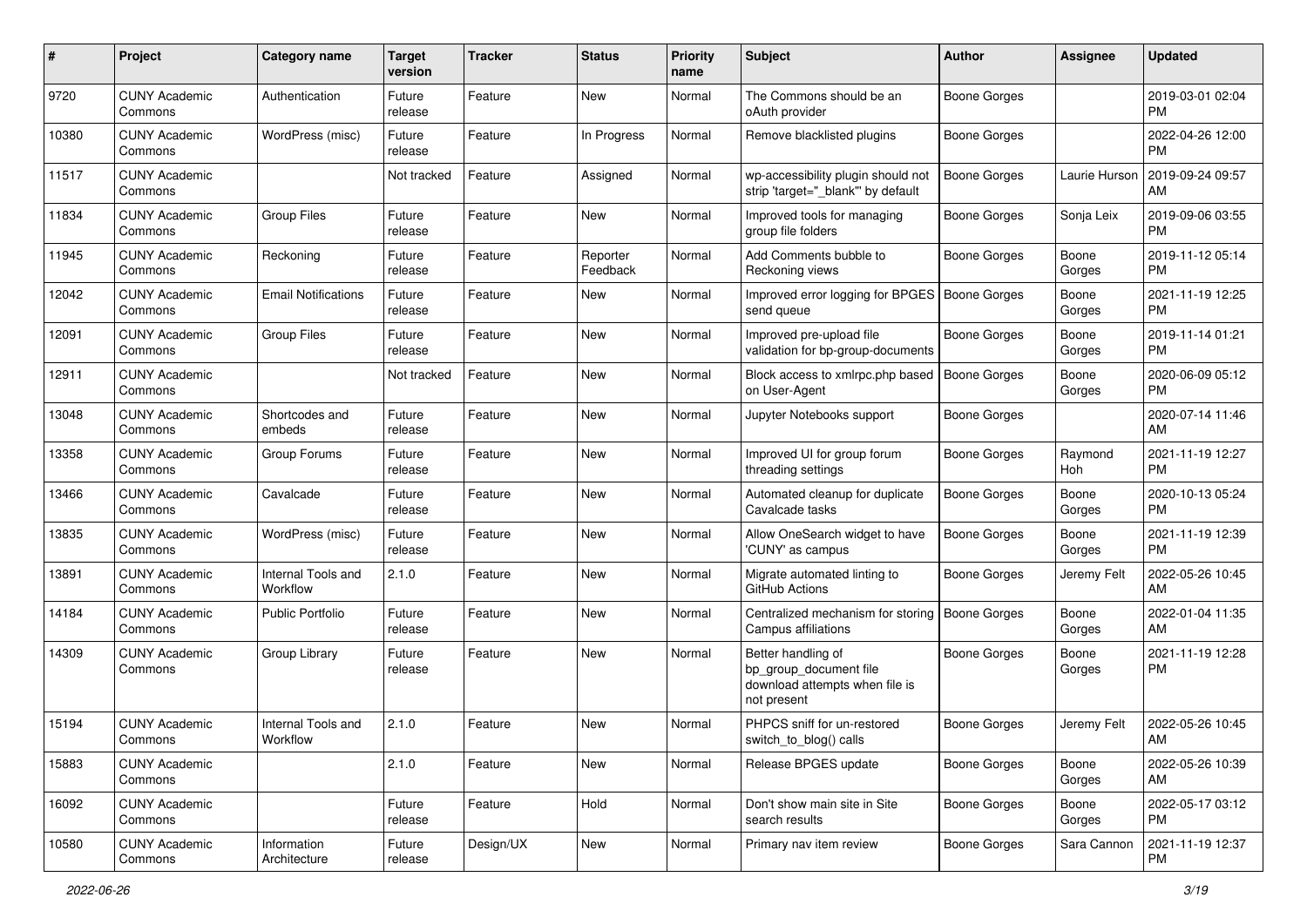| #     | Project                                                                 | Category name            | <b>Target</b><br>version | <b>Tracker</b> | <b>Status</b>        | <b>Priority</b><br>name | <b>Subject</b>                                                        | <b>Author</b>      | <b>Assignee</b>     | <b>Updated</b>                |
|-------|-------------------------------------------------------------------------|--------------------------|--------------------------|----------------|----------------------|-------------------------|-----------------------------------------------------------------------|--------------------|---------------------|-------------------------------|
| 1460  | <b>CUNY Academic</b><br>Commons                                         | Analytics                | Future<br>release        | Feature        | Assigned             | Normal                  | Update System Report                                                  | <b>Brian Foote</b> | Boone<br>Gorges     | 2015-11-09 06:13<br><b>PM</b> |
| 2881  | <b>CUNY Academic</b><br>Commons                                         | <b>Public Portfolio</b>  | Future<br>release        | Feature        | Assigned             | Normal                  | Redesign the UX for Profiles                                          | <b>Chris Stein</b> | Chris Stein         | 2016-10-13 12:45<br><b>PM</b> |
| 2666  | <b>CUNY Academic</b><br>Commons                                         | About page               | Not tracked              | Documentation  | Assigned             | Normal                  | Update About Text                                                     | <b>Chris Stein</b> | Luke Waltzer        | 2016-03-04 11:19<br>AM        |
| 3565  | <b>CUNY Academic</b><br>Commons                                         | My Commons               | Not tracked              | Documentation  | <b>New</b>           | Normal                  | Load Newest inconsistencies                                           | <b>Chris Stein</b> | scott voth          | 2015-11-09 01:16<br><b>PM</b> |
| 860   | <b>CUNY Academic</b><br>Commons                                         | Design                   | Future<br>release        | Design/UX      | Assigned             | Normal                  | <b>Standardize Button Treatment</b><br>Across the Commons             | <b>Chris Stein</b> | Chris Stein         | 2014-05-01 09:45<br>AM        |
| 3059  | <b>CUNY Academic</b><br>Commons                                         | Group Forums             | Future<br>release        | Design/UX      | New                  | Normal                  | Forum Post Permissable Content<br><b>Explanatory Text</b>             | Chris Stein        | Chris Stein         | 2015-04-02 11:27<br>AM        |
| 13199 | <b>CUNY Academic</b><br>Commons                                         | Group Forums             | Future<br>release        | Feature        | <b>New</b>           | Normal                  | Favoring Groups over bbPress<br>plugin                                | Colin McDonald     | Colin<br>McDonald   | 2021-11-19 12:28<br><b>PM</b> |
| 13370 | <b>CUNY Academic</b><br>Commons                                         | Group Library            | Future<br>release        | Feature        | <b>New</b>           | Normal                  | Library bulk deletion and folder<br>editing                           | Colin McDonald     | Boone<br>Gorges     | 2020-10-13 10:41<br>AM        |
| 15210 | <b>CUNY Academic</b><br>Commons                                         | Analytics                | Not tracked              | Design/UX      | <b>New</b>           | Normal                  | Google Analytics improvements                                         | Colin McDonald     | Boone<br>Gorges     | 2022-05-24 10:47<br>AM        |
| 9729  | <b>CUNY Academic</b><br>Commons                                         | <b>SEO</b>               | Not tracked              | Support        | <b>New</b>           | Normal                  | 503 Errors showing on<br>newlaborforum.cuny.edu                       | Diane Krauthamer   | Raymond<br>Hoh      | 2018-05-22 04:48<br><b>PM</b> |
| 11968 | JustPublics@365<br>MediaCamp                                            |                          |                          | Feature        | <b>New</b>           | Normal                  | Nanoscience Retractable Display<br>Unit                               | Donald Cherry      | Bonnie<br>Eissner   | 2021-02-19 08:50<br>AM        |
| 12062 | AD/O365 Transition<br>from NonMatric to<br><b>Matriculated Students</b> |                          |                          | Feature        | In Progress          | Normal                  | create solution and console<br>project                                | Emilio Rodriguez   | Emilio<br>Rodriguez | 2019-11-12 03:56<br><b>PM</b> |
| 11649 | <b>CUNY Academic</b><br>Commons                                         | <b>WordPress Plugins</b> | 2.0.2                    | <b>Bug</b>     | In Progress          | Normal                  | CC license displayed on every<br>page                                 | Gina Cherry        | Raymond<br>Hoh      | 2022-06-14 11:36<br>AM        |
| 11545 | <b>CUNY Academic</b><br>Commons                                         | <b>WordPress Plugins</b> | Not tracked              | Support        | New                  | Normal                  | <b>Twitter searches in WordPress</b>                                  | Gina Cherry        | Matt Gold           | 2019-09-23 01:03<br><b>PM</b> |
| 12004 | <b>CUNY Academic</b><br>Commons                                         |                          | Not tracked              | Support        | Reporter<br>Feedback | Normal                  | Notifications for spam blog<br>comments                               | Gina Cherry        | Raymond<br>Hoh      | 2019-11-01 12:05<br><b>PM</b> |
| 14842 | <b>CUNY Academic</b><br>Commons                                         |                          | Not tracked              | Support        | Reporter<br>Feedback | Normal                  | Question about widgets and block<br>editor                            | Gina Cherry        |                     | 2021-10-06 03:01<br><b>PM</b> |
| 3473  | <b>CUNY Academic</b><br>Commons                                         | <b>User Experience</b>   | Future<br>release        | Feature        | Assigned             | Normal                  | Commons profile: Add help info<br>about "Positions" replacing "title" | Keith Miyake       | Samantha<br>Raddatz | 2015-11-09 02:28<br><b>PM</b> |
| 6755  | <b>CUNY Academic</b><br>Commons                                         | WordPress (misc)         | Future<br>release        | Bug            | <b>New</b>           | Normal                  | Cannot Deactivate Plugin                                              | Laura Kane         |                     | 2016-11-16 01:12<br><b>PM</b> |
| 9289  | <b>CUNY Academic</b><br>Commons                                         | <b>WordPress Plugins</b> | Future<br>release        | <b>Bug</b>     | Reporter<br>Feedback | Normal                  | Email Users Plugin                                                    | Laurie Hurson      | Boone<br>Gorges     | 2018-10-24 12:34<br><b>PM</b> |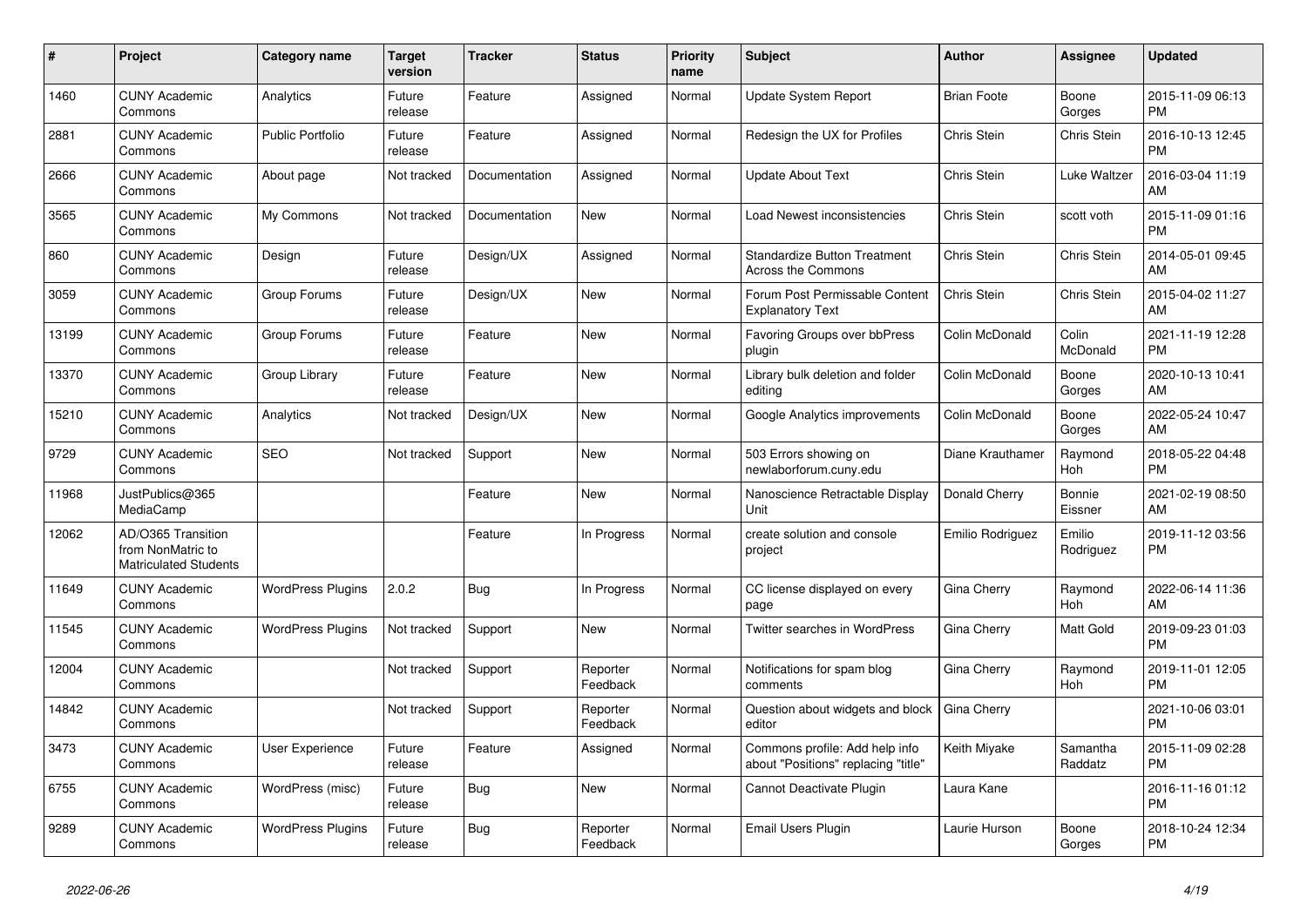| #     | Project                         | Category name            | <b>Target</b><br>version | Tracker    | <b>Status</b>        | <b>Priority</b><br>name | <b>Subject</b>                                                               | <b>Author</b> | Assignee              | <b>Updated</b>                |
|-------|---------------------------------|--------------------------|--------------------------|------------|----------------------|-------------------------|------------------------------------------------------------------------------|---------------|-----------------------|-------------------------------|
| 11415 | <b>CUNY Academic</b><br>Commons | <b>WordPress Plugins</b> | Not tracked              | <b>Bug</b> | Reporter<br>Feedback | Normal                  | <b>Blog Subscriptions in Jetpack</b>                                         | Laurie Hurson |                       | 2019-05-14 10:34<br>AM        |
| 11879 | <b>CUNY Academic</b><br>Commons |                          | Not tracked              | Bug        | <b>New</b>           | Normal                  | Hypothesis comments appearing<br>on multiple, different pdfs across<br>blogs | Laurie Hurson | Laurie Hurson         | 2019-09-19 02:39<br><b>PM</b> |
| 12438 | <b>CUNY Academic</b><br>Commons | Courses                  | Not tracked              | Bug        | <b>New</b>           | Normal                  | Site appearing twice                                                         | Laurie Hurson | Boone<br>Gorges       | 2020-02-18 01:34<br><b>PM</b> |
| 14936 | <b>CUNY Academic</b><br>Commons |                          |                          | <b>Bug</b> | <b>New</b>           | Normal                  | Commons websites blocked by<br>SPS campus network                            | Laurie Hurson |                       | 2021-11-03 03:57<br><b>PM</b> |
| 14940 | <b>CUNY Academic</b><br>Commons |                          |                          | Bug        | New                  | Normal                  | Discrepancy between Commons<br>profile "sites" and actual # of sites         | Laurie Hurson |                       | 2021-11-08 11:09<br>AM        |
| 15757 | <b>CUNY Academic</b><br>Commons |                          |                          | <b>Bug</b> | <b>New</b>           | Normal                  | Members # do not match                                                       | Laurie Hurson |                       | 2022-03-30 04:52<br><b>PM</b> |
| 16199 | <b>CUNY Academic</b><br>Commons | <b>Directories</b>       | 2.0.2                    | <b>Bug</b> | <b>New</b>           | Normal                  | Removed "Semester" Filter from<br><b>Courses Directory</b>                   | Laurie Hurson | Boone<br>Gorges       | 2022-06-14 11:36<br>AM        |
| 11131 | <b>CUNY Academic</b><br>Commons |                          | Future<br>release        | Feature    | Reporter<br>Feedback | Normal                  | <b>Image Annotation Plugins</b>                                              | Laurie Hurson |                       | 2019-02-26 11:33<br>AM        |
| 11789 | <b>CUNY Academic</b><br>Commons | Courses                  | Future<br>release        | Feature    | New                  | Normal                  | Ability to remove item from<br>Courses list                                  | Laurie Hurson | Sonja Leix            | 2019-09-24 12:28<br><b>PM</b> |
| 12121 | <b>CUNY Academic</b><br>Commons | <b>WordPress Plugins</b> | 2.0.2                    | Feature    | Reporter<br>Feedback | Normal                  | Embedding H5P Iframes on<br><b>Commons Site</b>                              | Laurie Hurson | Boone<br>Gorges       | 2022-06-14 11:36<br>AM        |
| 12446 | <b>CUNY Academic</b><br>Commons | Groups (misc)            | Future<br>release        | Feature    | Reporter<br>Feedback | Normal                  | Toggle default site to group forum<br>posting                                | Laurie Hurson | Laurie Hurson         | 2020-03-10 11:57<br>AM        |
| 13650 | <b>CUNY Academic</b><br>Commons | Group Library            | Future<br>release        | Feature    | <b>New</b>           | Normal                  | Forum Attachments in Group<br>Library                                        | Laurie Hurson |                       | 2021-11-19 12:30<br><b>PM</b> |
| 14787 | <b>CUNY Academic</b><br>Commons | Plugin Packages          | Future<br>release        | Feature    | <b>New</b>           | Normal                  | Creating a "Design" plugin<br>package                                        | Laurie Hurson | scott voth            | 2022-04-27 04:56<br><b>PM</b> |
| 15613 | <b>CUNY Academic</b><br>Commons |                          | 2.0.2                    | Feature    | Reporter<br>Feedback | Normal                  | Adding "Passster" plugin                                                     | Laurie Hurson |                       | 2022-06-14 11:36<br>AM        |
| 15923 | <b>CUNY Academic</b><br>Commons |                          | Not tracked              | Feature    | Reporter<br>Feedback | Normal                  | <b>Bellows Plugin Adjustments</b>                                            | Laurie Hurson |                       | 2022-04-20 10:10<br>AM        |
| 12328 | <b>CUNY Academic</b><br>Commons |                          | Not tracked              | Support    | <b>New</b>           | Normal                  | Sign up Code for Non-CUNY<br>Faculty                                         | Laurie Hurson |                       | 2020-01-28 10:25<br>AM        |
| 12484 | <b>CUNY Academic</b><br>Commons |                          | Not tracked              | Support    | Reporter<br>Feedback | Normal                  | Sign up Code for COIL Course<br>starting in March                            | Laurie Hurson | <b>Matt Gold</b>      | 2020-03-02 02:26<br><b>PM</b> |
| 14439 | <b>CUNY Academic</b><br>Commons | Spam/Spam<br>Prevention  | 2.0.2                    | Support    | Assigned             | Normal                  | Aprroved comments held for<br>moderation                                     | Laurie Hurson | Raymond<br><b>Hoh</b> | 2022-06-14 11:36<br>AM        |
| 14538 | <b>CUNY Academic</b><br>Commons |                          | Not tracked              | Support    | Reporter<br>Feedback | Normal                  | <b>Weebly To Commons</b>                                                     | Laurie Hurson |                       | 2021-09-14 10:47<br>AM        |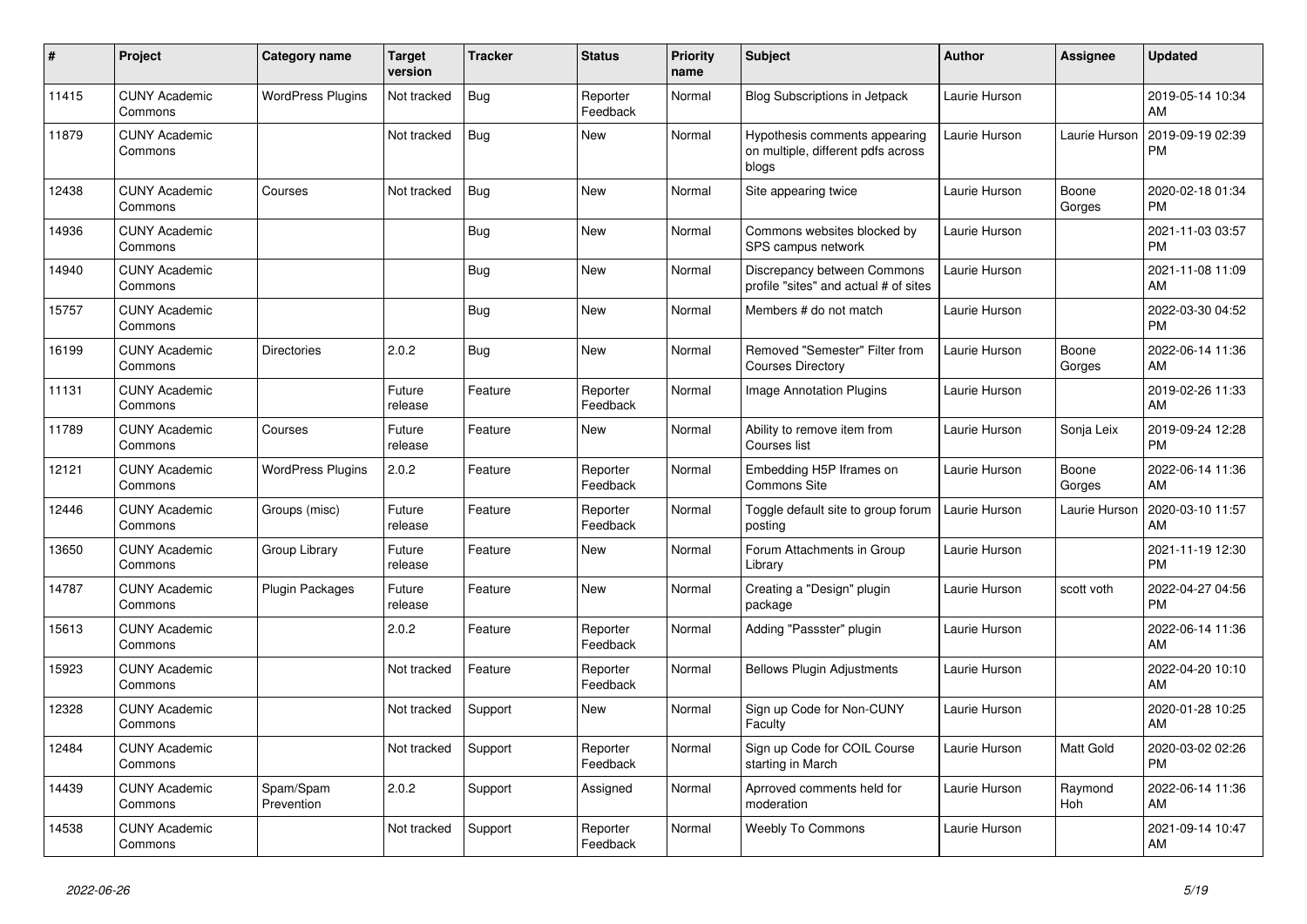| #     | <b>Project</b>                  | <b>Category name</b>      | <b>Target</b><br>version | Tracker    | <b>Status</b>        | <b>Priority</b><br>name | <b>Subject</b>                                                                             | <b>Author</b>   | <b>Assignee</b>     | <b>Updated</b>                |
|-------|---------------------------------|---------------------------|--------------------------|------------|----------------------|-------------------------|--------------------------------------------------------------------------------------------|-----------------|---------------------|-------------------------------|
| 15176 | <b>CUNY Academic</b><br>Commons |                           | Not tracked              | Support    | Reporter<br>Feedback | Normal                  | Archiving Q Writing & Old<br>Wordpress Sites on the Commons                                | Laurie Hurson   |                     | 2022-02-08 10:28<br>AM        |
| 14475 | <b>CUNY Academic</b><br>Commons |                           | Not tracked              | Publicity  | <b>New</b>           | Normal                  | <b>OER Showcase Page</b>                                                                   | Laurie Hurson   | Laurie Hurson       | 2021-09-14 10:46<br>AM        |
| 14504 | <b>CUNY Academic</b><br>Commons |                           | Not tracked              | Publicity  | Reporter<br>Feedback | Normal                  | Adding showcases to home page<br>menu                                                      | Laurie Hurson   | Boone<br>Gorges     | 2022-01-19 03:26<br><b>PM</b> |
| 11843 | <b>CUNY Academic</b><br>Commons | WordPress (misc)          | Future<br>release        | Design/UX  | <b>New</b>           | Normal                  | Tweaking the Gutenberg Editor<br>Interface                                                 | Laurie Hurson   |                     | 2022-04-26 12:00<br><b>PM</b> |
| 9060  | <b>CUNY Academic</b><br>Commons | Commons In A Box          | Not tracked              | Bug        | Hold                 | Normal                  | Problems with CBox image library<br>upload                                                 | Lisa Rhody      | Raymond<br>Hoh      | 2018-01-10 03:26<br><b>PM</b> |
| 2175  | <b>CUNY Academic</b><br>Commons | WordPress (misc)          | Not tracked              | Support    | Assigned             | Normal                  | Subscibe 2 vs. Jetpack<br>subscription options                                             | local admin     | Matt Gold           | 2016-01-26 04:58<br><b>PM</b> |
| 2612  | <b>CUNY Academic</b><br>Commons |                           | Not tracked              | Publicity  | Assigned             | Normal                  | Pinterest site for the Commons                                                             | local admin     | Sarah<br>Morgano    | 2016-03-04 11:19<br>AM        |
| 5268  | <b>CUNY Academic</b><br>Commons | Group Forums              | Future<br>release        | <b>Bug</b> | Assigned             | Normal                  | Long-time to post to multiple<br>groups                                                    | Luke Waltzer    | Daniel Jones        | 2016-09-07 06:31<br><b>PM</b> |
| 5317  | <b>CUNY Academic</b><br>Commons | Group Blogs               | Not tracked              | <b>Bug</b> | Reporter<br>Feedback | Normal                  | Notifications of New Post Didn't<br>Come                                                   | Luke Waltzer    | Samantha<br>Raddatz | 2016-03-21 10:41<br><b>PM</b> |
| 7928  | <b>CUNY Academic</b><br>Commons | Group Forums              | Not tracked              | Bug        | New                  | Normal                  | Duplicate Forum post                                                                       | Luke Waltzer    | Raymond<br>Hoh      | 2017-04-11 09:27<br><b>PM</b> |
| 7981  | <b>CUNY Academic</b><br>Commons | Social Paper              | Future<br>release        | <b>Bug</b> | <b>New</b>           | Normal                  | Social Paper comments should<br>not go to spam                                             | Luke Waltzer    | Boone<br>Gorges     | 2018-04-16 03:52<br><b>PM</b> |
| 13430 | <b>CUNY Academic</b><br>Commons | Reply By Email            | Not tracked              | <b>Bug</b> | <b>New</b>           | Normal                  | Delay in RBE                                                                               | Luke Waltzer    | Raymond<br>Hoh      | 2020-10-13 11:16<br>AM        |
| 5225  | <b>CUNY Academic</b><br>Commons | Registration              | Future<br>release        | Feature    | Assigned             | Normal                  | On-boarding Issues                                                                         | Luke Waltzer    | Samantha<br>Raddatz | 2016-02-12 02:58<br><b>PM</b> |
| 6078  | <b>CUNY Academic</b><br>Commons | <b>Blogs (BuddyPress)</b> | Future<br>release        | Feature    | <b>New</b>           | Normal                  | <b>Explore Adding Network Blog</b><br>Metadata Plugin                                      | Luke Waltzer    | Luke Waltzer        | 2016-10-11 10:29<br><b>PM</b> |
| 8835  | <b>CUNY Academic</b><br>Commons | Blogs (BuddyPress)        | Future<br>release        | Feature    | <b>New</b>           | Normal                  | Extend cuny is shortlinks to sites                                                         | Luke Waltzer    | Boone<br>Gorges     | 2022-04-26 11:59<br>AM        |
| 9895  | <b>CUNY Academic</b><br>Commons | Onboarding                | Future<br>release        | Feature    | Assigned             | Normal                  | Add "Accept Invitation"<br>link/button/function to Group<br>and/or Site invitation emails? | Luke Waltzer    | Boone<br>Gorges     | 2018-06-07 12:42<br><b>PM</b> |
| 9211  | <b>CUNY Academic</b><br>Commons | <b>WordPress Plugins</b>  | Future<br>release        | Support    | Reporter<br>Feedback | Normal                  | Auto-Role Setting in Forum Plugin<br>Causing Some Confusion                                | Luke Waltzer    | Boone<br>Gorges     | 2018-03-13 11:44<br>AM        |
| 7624  | <b>CUNY Academic</b><br>Commons | BuddyPress (misc)         | Future<br>release        | Design/UX  | <b>New</b>           | Normal                  | <b>BP</b> Notifications                                                                    | Luke Waltzer    | Paige Dupont        | 2017-02-08 10:43<br><b>PM</b> |
| 7828  | <b>CUNY Academic</b><br>Commons |                           | Not tracked              | Feature    | Assigned             | Normal                  | Theme Assessment 2017                                                                      | Margaret Galvan | Margaret<br>Galvan  | 2017-05-02 10:41<br><b>PM</b> |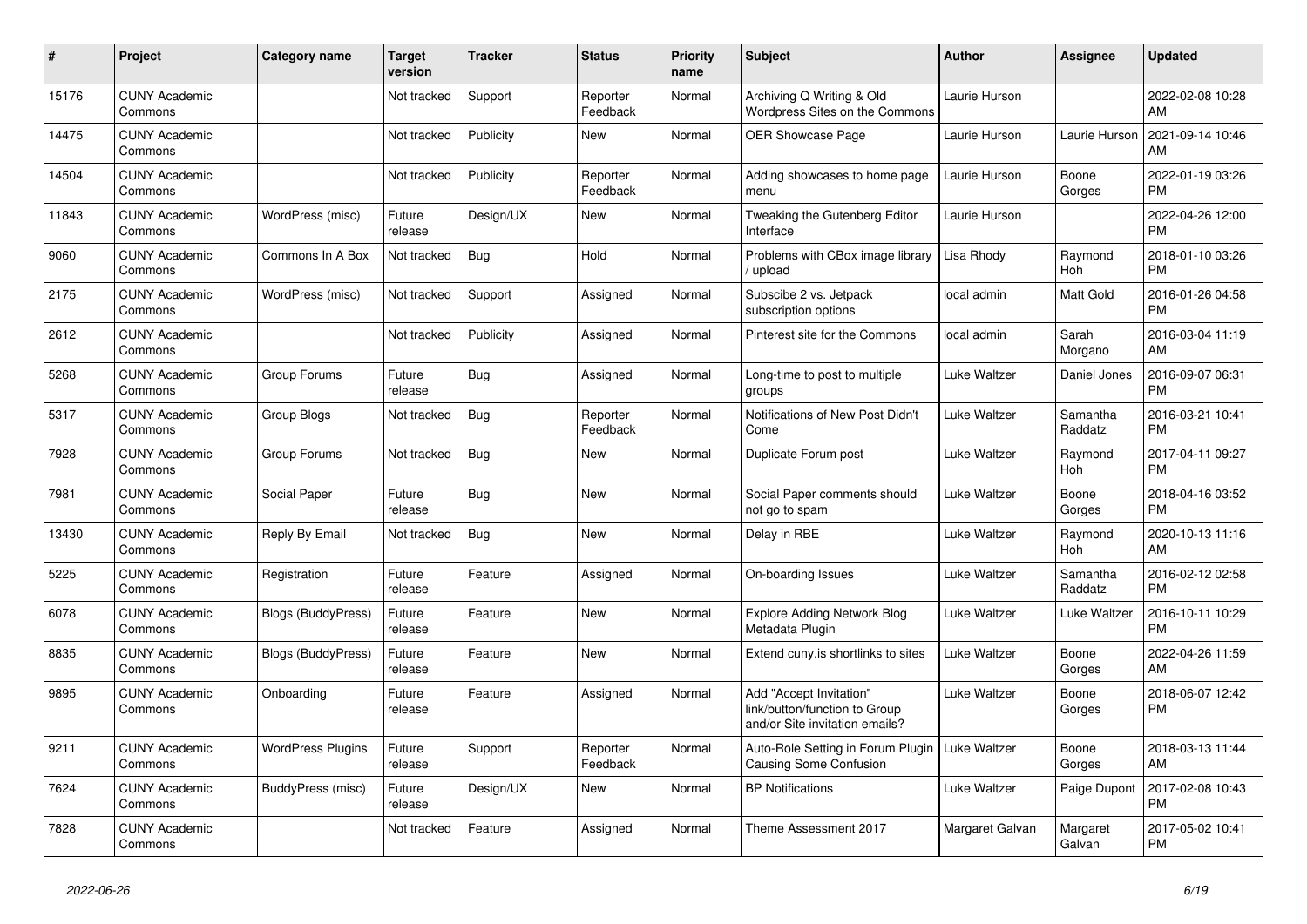| #     | Project                         | <b>Category name</b>       | <b>Target</b><br>version | <b>Tracker</b> | <b>Status</b>        | <b>Priority</b><br>name | <b>Subject</b>                                                                                | Author          | Assignee            | <b>Updated</b>                |
|-------|---------------------------------|----------------------------|--------------------------|----------------|----------------------|-------------------------|-----------------------------------------------------------------------------------------------|-----------------|---------------------|-------------------------------|
| 8211  | <b>CUNY Academic</b><br>Commons | <b>WordPress Themes</b>    | Future<br>release        | Feature        | <b>New</b>           | Normal                  | Theme Suggestions: Material<br>Design-Inspired Themes                                         | Margaret Galvan | Margaret<br>Galvan  | 2017-08-07 02:48<br><b>PM</b> |
| 8078  | <b>CUNY Academic</b><br>Commons | <b>WordPress Plugins</b>   | Future<br>release        | System Upgrade | Assigned             | Normal                  | <b>CommentPress Updates</b>                                                                   | Margaret Galvan | Christian<br>Wach   | 2017-05-08 03:49<br><b>PM</b> |
| 5282  | <b>CUNY Academic</b><br>Commons | Social Paper               | Future<br>release        | Bug            | <b>New</b>           | Normal                  | Replying via email directs to<br>paper but not individual comment.                            | Marilyn Weber   | Raymond<br>Hoh      | 2016-03-02 01:48<br><b>PM</b> |
| 9835  | <b>CUNY Academic</b><br>Commons | Group Forums               | Future<br>release        | <b>Bug</b>     | Assigned             | Normal                  | add a "like" function?                                                                        | Marilyn Weber   | Erik Trainer        | 2018-06-05 01:49<br><b>PM</b> |
| 12360 | <b>CUNY Academic</b><br>Commons | <b>WordPress Themes</b>    | Not tracked              | Bug            | Reporter<br>Feedback | Normal                  | site just says "DANTE We are<br>currently in maintenance mode,<br>please check back shortly." | Marilyn Weber   |                     | 2020-02-04 12:13<br><b>PM</b> |
| 13328 | <b>CUNY Academic</b><br>Commons | Group Forums               | Not tracked              | Bug            | Reporter<br>Feedback | Normal                  | cross-posting in two related<br>groups                                                        | Marilyn Weber   | Raymond<br>Hoh      | 2020-09-15 10:39<br><b>PM</b> |
| 5199  | <b>CUNY Academic</b><br>Commons | Social Paper               | Future<br>release        | Feature        | <b>New</b>           | Normal                  | add tables to the SP editor                                                                   | Marilyn Weber   |                     | 2016-10-24 11:27<br>AM        |
| 5205  | <b>CUNY Academic</b><br>Commons | Social Paper               | Future<br>release        | Feature        | <b>New</b>           | Normal                  | Social Paper folders                                                                          | Marilyn Weber   |                     | 2016-02-11 10:24<br><b>PM</b> |
| 5397  | <b>CUNY Academic</b><br>Commons | Social Paper               | Future<br>release        | Feature        | <b>New</b>           | Normal                  | frustrating to have to<br>enable/disable in SP                                                | Marilyn Weber   | Samantha<br>Raddatz | 2016-04-20 03:39<br><b>PM</b> |
| 5992  | <b>CUNY Academic</b><br>Commons | <b>Email Notifications</b> | Future<br>release        | Feature        | <b>New</b>           | Normal                  | Changing the From line of<br>autogenerated blog emails                                        | Marilyn Weber   |                     | 2018-09-27 05:19<br><b>PM</b> |
| 8607  | <b>CUNY Academic</b><br>Commons |                            | Not tracked              | Support        | <b>New</b>           | Normal                  | Paypal?                                                                                       | Marilyn Weber   | Matt Gold           | 2018-05-15 01:37<br><b>PM</b> |
| 9207  | <b>CUNY Academic</b><br>Commons |                            | Future<br>release        | Support        | Reporter<br>Feedback | Normal                  | display dashboards made in<br>Tableau?                                                        | Marilyn Weber   | Boone<br>Gorges     | 2018-04-10 10:42<br>AM        |
| 10273 | <b>CUNY Academic</b><br>Commons | Registration               | Not tracked              | Support        | Reporter<br>Feedback | Normal                  | users combining CF and campus<br>address                                                      | Marilyn Weber   |                     | 2019-09-18 10:58<br>AM        |
| 10657 | <b>CUNY Academic</b><br>Commons |                            | Not tracked              | Support        | Reporter<br>Feedback | Normal                  | child theme problems                                                                          | Marilyn Weber   |                     | 2018-11-08 01:19<br><b>PM</b> |
| 11149 | <b>CUNY Academic</b><br>Commons |                            | Not tracked              | Support        | Reporter<br>Feedback | Normal                  | comments getting blocked                                                                      | Marilyn Weber   | Raymond<br>Hoh      | 2019-03-26 11:40<br>AM        |
| 11509 | <b>CUNY Academic</b><br>Commons |                            | Not tracked              | Support        | Reporter<br>Feedback | Normal                  | deleted Page causing a Menu<br>problem?                                                       | Marilyn Weber   |                     | 2019-06-04 09:54<br>AM        |
| 11519 | <b>CUNY Academic</b><br>Commons |                            | Not tracked              | Support        | Assigned             | Normal                  | comment option not appearing                                                                  | Marilyn Weber   |                     | 2019-09-24 10:28<br>AM        |
| 11771 | <b>CUNY Academic</b><br>Commons |                            | Not tracked              | Support        | Reporter<br>Feedback | Normal                  | post displays in sections                                                                     | Marilyn Weber   |                     | 2019-08-20 10:34<br>AM        |
| 11787 | <b>CUNY Academic</b><br>Commons |                            | Not tracked              | Support        | Reporter<br>Feedback | Normal                  | automated comments notifications   Marilyn Weber<br>on ZenDesk                                |                 |                     | 2019-08-26 06:18<br>PM        |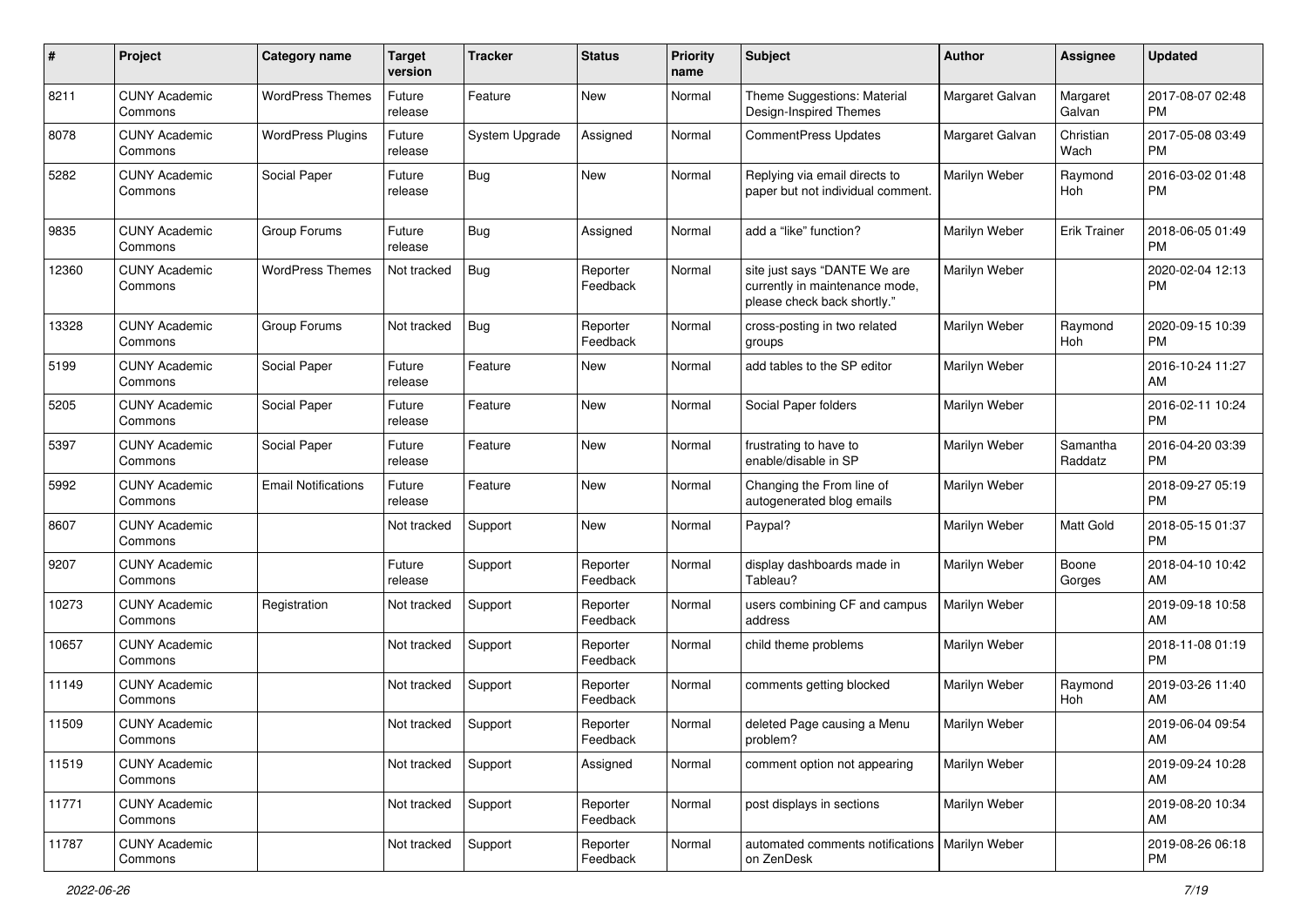| #     | Project                         | <b>Category name</b>      | <b>Target</b><br>version | <b>Tracker</b> | <b>Status</b>        | <b>Priority</b><br>name | <b>Subject</b>                                                    | <b>Author</b> | <b>Assignee</b>  | <b>Updated</b>                |
|-------|---------------------------------|---------------------------|--------------------------|----------------|----------------------|-------------------------|-------------------------------------------------------------------|---------------|------------------|-------------------------------|
| 11848 | <b>CUNY Academic</b><br>Commons |                           | Not tracked              | Support        | Hold                 | Normal                  | a Dean of Faculty wants to share<br>a large file                  | Marilyn Weber |                  | 2019-09-24 08:44<br>AM        |
| 12350 | <b>CUNY Academic</b><br>Commons | <b>Blogs (BuddyPress)</b> | Not tracked              | Support        | Reporter<br>Feedback | Normal                  | URL creation problem                                              | Marilyn Weber |                  | 2020-02-03 11:27<br>AM        |
| 12352 | <b>CUNY Academic</b><br>Commons |                           | Not tracked              | Support        | <b>New</b>           | Normal                  | 'posts list" page builder block<br>option                         | Marilyn Weber |                  | 2020-02-03 01:29<br><b>PM</b> |
| 12382 | <b>CUNY Academic</b><br>Commons | Membership                | Not tracked              | Support        | <b>New</b>           | Normal                  | Email request change                                              | Marilyn Weber | Marilyn<br>Weber | 2020-02-06 12:56<br><b>PM</b> |
| 12741 | <b>CUNY Academic</b><br>Commons | <b>WordPress Plugins</b>  | Not tracked              | Support        | Reporter<br>Feedback | Normal                  | Tableau Public Viz Block                                          | Marilyn Weber | Raymond<br>Hoh   | 2020-05-12 11:00<br>AM        |
| 13034 | <b>CUNY Academic</b><br>Commons |                           | Not tracked              | Support        | Reporter<br>Feedback | Normal                  | a site is asking people to join the<br>Commons to get a download  | Marilyn Weber |                  | 2020-07-12 07:23<br>AM        |
| 13255 | <b>CUNY Academic</b><br>Commons |                           | Not tracked              | Support        | Reporter<br>Feedback | Normal                  | Accessibility problems                                            | Marilyn Weber |                  | 2020-09-01 05:48<br>PM        |
| 13286 | <b>CUNY Academic</b><br>Commons |                           | Not tracked              | Support        | <b>New</b>           | Normal                  | problem connecting with<br><b>WordPress app</b>                   | Marilyn Weber | Raymond<br>Hoh   | 2020-09-08 11:16<br>AM        |
| 13975 | <b>CUNY Academic</b><br>Commons | Social Paper              | Not tracked              | Support        | Reporter<br>Feedback | Normal                  | can't approve comments on<br>Social Paper paper                   | Marilyn Weber |                  | 2021-02-12 09:33<br>AM        |
| 14074 | <b>CUNY Academic</b><br>Commons | WordPress (misc)          | Not tracked              | Support        | Reporter<br>Feedback | Normal                  | page password protection<br>problem                               | Marilyn Weber |                  | 2021-03-02 11:03<br>AM        |
| 14398 | <b>CUNY Academic</b><br>Commons |                           | Not tracked              | Support        | Reporter<br>Feedback | Normal                  | Events plug-in notification<br>problem                            | Marilyn Weber |                  | 2021-05-11 11:21<br>AM        |
| 14784 | <b>CUNY Academic</b><br>Commons |                           |                          | Support        | Reporter<br>Feedback | Normal                  | User report of logo problem when<br>using Customizer theme        | Marilyn Weber |                  | 2021-09-17 10:25<br>AM        |
| 14900 | <b>CUNY Academic</b><br>Commons |                           | Not tracked              | Support        | Reporter<br>Feedback | Normal                  | previous theme?                                                   | Marilyn Weber |                  | 2021-10-25 10:31<br>AM        |
| 14911 | <b>CUNY Academic</b><br>Commons | <b>WordPress Themes</b>   | Not tracked              | Support        | <b>New</b>           | Normal                  | Twentytwentyone theme                                             | Marilyn Weber |                  | 2021-10-28 10:37<br>AM        |
| 15045 | <b>CUNY Academic</b><br>Commons |                           |                          | Support        | New                  | Normal                  | no result for KCeL in the search<br>box on the commons            | Marilyn Weber |                  | 2021-12-10 11:29<br>AM        |
| 15169 | <b>CUNY Academic</b><br>Commons |                           | 2.0.2                    | Support        | Reporter<br>Feedback | Normal                  | new Prelude website zipfiles for<br>custom theme and other files. | Marilyn Weber |                  | 2022-06-14 11:36<br>AM        |
| 15260 | <b>CUNY Academic</b><br>Commons |                           |                          | Support        | Reporter<br>Feedback | Normal                  | Diacritical markings   European<br><b>Stages</b>                  | Marilyn Weber |                  | 2022-02-04 08:16<br>AM        |
| 15370 | <b>CUNY Academic</b><br>Commons |                           |                          | Support        | Reporter<br>Feedback | Normal                  | All-in-One Event Calendar?                                        | Marilyn Weber |                  | 2022-02-17 11:03<br>AM        |
| 15565 | <b>CUNY Academic</b><br>Commons |                           |                          | Support        | <b>New</b>           | Normal                  | Events - send updates to an email   Marilyn Weber<br>listserv     |               |                  | 2022-03-10 01:06<br>PM        |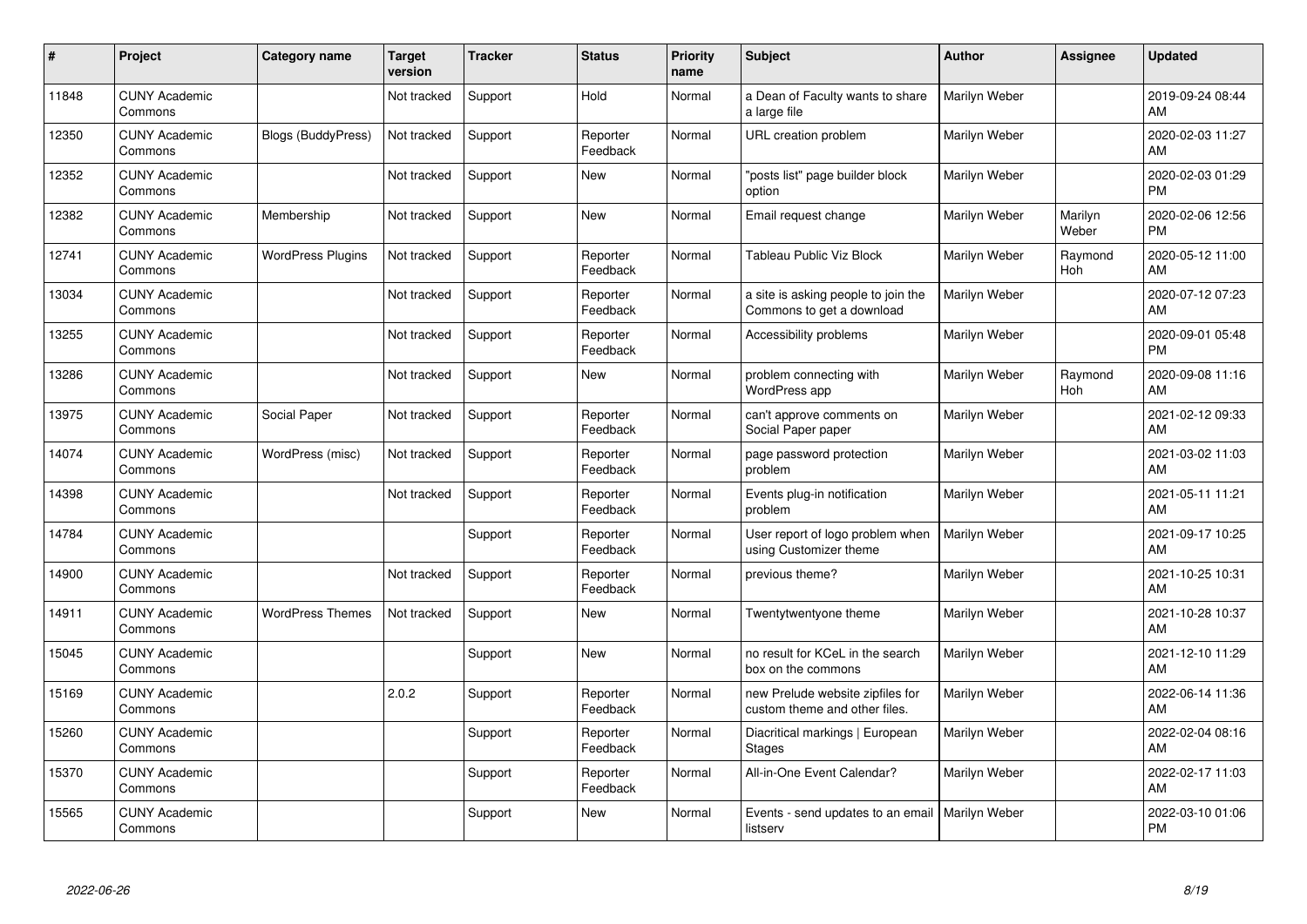| #     | Project                         | <b>Category name</b>       | <b>Target</b><br>version | <b>Tracker</b> | <b>Status</b>                       | <b>Priority</b><br>name | <b>Subject</b>                                                  | Author             | <b>Assignee</b>       | <b>Updated</b>                |
|-------|---------------------------------|----------------------------|--------------------------|----------------|-------------------------------------|-------------------------|-----------------------------------------------------------------|--------------------|-----------------------|-------------------------------|
| 15655 | <b>CUNY Academic</b><br>Commons |                            | 2.0.2                    | Support        | Reporter<br>Feedback                | Normal                  | Event Aggregator plugin?                                        | Marilyn Weber      |                       | 2022-06-14 11:36<br>AM        |
| 15816 | <b>CUNY Academic</b><br>Commons |                            | Not tracked              | Support        | <b>New</b>                          | Normal                  | slow loading at SPS                                             | Marilyn Weber      |                       | 2022-04-05 01:26<br><b>PM</b> |
| 15978 | <b>CUNY Academic</b><br>Commons | WordPress - Media          | 2.0.2                    | Support        | Reporter<br>Feedback                | Normal                  | tex files?                                                      | Marilyn Weber      | Raymond<br>Hoh        | 2022-06-14 11:36<br>AM        |
| 16099 | <b>CUNY Academic</b><br>Commons |                            |                          | Support        | Reporter<br>Feedback                | Normal                  | request for Newsletter Glue                                     | Marilyn Weber      |                       | 2022-05-13 12:14<br><b>PM</b> |
| 16110 | <b>CUNY Academic</b><br>Commons |                            |                          | Support        | Reporter<br>Feedback                | Normal                  | remove Creative Commons<br>license from pages?                  | Marilyn Weber      | Raymond<br><b>Hoh</b> | 2022-05-17 06:11<br><b>PM</b> |
| 16291 | <b>CUNY Academic</b><br>Commons | Site cloning               | 2.0.2                    | Support        | Staged for<br>Production<br>Release | Normal                  | Images coming up blank in Media<br>Library                      | Marilyn Weber      | Raymond<br><b>Hoh</b> | 2022-06-23 08:28<br><b>PM</b> |
| 2571  | <b>NYCDH Community</b><br>Site  |                            |                          | Feature        | Assigned                            | Normal                  | Add Google custom search box to<br>homepage                     | Mark Newton        | Raymond<br>Hoh        | 2013-05-18 07:49<br><b>PM</b> |
| 2573  | NYCDH Community<br>Site         |                            |                          | Feature        | Reporter<br>Feedback                | Normal                  | Add dh nyc twitter list feed to site                            | Mark Newton        | <b>Matt Gold</b>      | 2013-05-16 11:42<br><b>PM</b> |
| 2574  | <b>NYCDH Community</b><br>Site  |                            |                          | Feature        | Assigned                            | Normal                  | Add Way to Upload Files to<br>Groups                            | <b>Mark Newton</b> | Raymond<br><b>Hoh</b> | 2013-05-18 07:46<br><b>PM</b> |
| 10262 | <b>CUNY Academic</b><br>Commons |                            | Not tracked              | <b>Bug</b>     | Reporter<br>Feedback                | Normal                  | Newsletter Plugin: Broken Image<br>at Bottom of All Newsletters | Mark Webb          | Raymond<br>Hoh        | 2018-08-30 05:17<br><b>PM</b> |
| 10769 | <b>CUNY Academic</b><br>Commons | <b>WordPress Themes</b>    | Not tracked              | Bug            | Reporter<br>Feedback                | Normal                  | 2011 Theme Sidebar                                              | Mark Webb          |                       | 2018-12-04 04:09<br><b>PM</b> |
| 11120 | <b>CUNY Academic</b><br>Commons | <b>WordPress Plugins</b>   | Not tracked              | <b>Bug</b>     | Reporter<br>Feedback                | Normal                  | Events Manager Events Not<br>Showing Up                         | Mark Webb          |                       | 2019-02-27 04:10<br><b>PM</b> |
| 3419  | <b>CUNY Academic</b><br>Commons | Group Invitations          | 1.6.14                   | <b>Bug</b>     | Testing<br>Required                 | Normal                  | Neatening the display of<br>messages on group requests          | Matt Gold          | Boone<br>Gorges       | 2014-09-01 09:29<br><b>PM</b> |
| 4661  | <b>CUNY Academic</b><br>Commons | User Experience            | Future<br>release        | <b>Bug</b>     | Assigned                            | Normal                  | Simplify Events text                                            | Matt Gold          | Samantha<br>Raddatz   | 2015-10-02 09:06<br><b>PM</b> |
| 6671  | <b>CUNY Academic</b><br>Commons | Reply By Email             | Not tracked              | Bug            | Assigned                            | Normal                  | 'Post too often" RBE error<br>message                           | <b>Matt Gold</b>   | Raymond<br>Hoh        | 2016-11-11 09:55<br>AM        |
| 6995  | <b>CUNY Academic</b><br>Commons | Home Page                  | Not tracked              | Bug            | Assigned                            | Normal                  | member filter on homepage not<br>working                        | Matt Gold          | Raymond<br><b>Hoh</b> | 2016-12-11 09:46<br><b>PM</b> |
| 8991  | <b>CUNY Academic</b><br>Commons | Reply By Email             | Not tracked              | Bug            | Hold                                | Normal                  | RBE duplicate email message<br>issue                            | Matt Gold          | Raymond<br>Hoh        | 2018-02-18 08:53<br><b>PM</b> |
| 9979  | <b>CUNY Academic</b><br>Commons | <b>Email Notifications</b> | Not tracked              | Bug            | Reporter<br>Feedback                | Normal                  | Reports of slow email activation<br>emails                      | Matt Gold          | Boone<br>Gorges       | 2018-08-29 09:40<br><b>PM</b> |
| 10040 | <b>CUNY Academic</b><br>Commons | WordPress (misc)           | Not tracked              | <b>Bug</b>     | Reporter<br>Feedback                | Normal                  | User doesn't see full list of themes                            | Matt Gold          | Boone<br>Gorges       | 2018-07-25 10:12<br>AM        |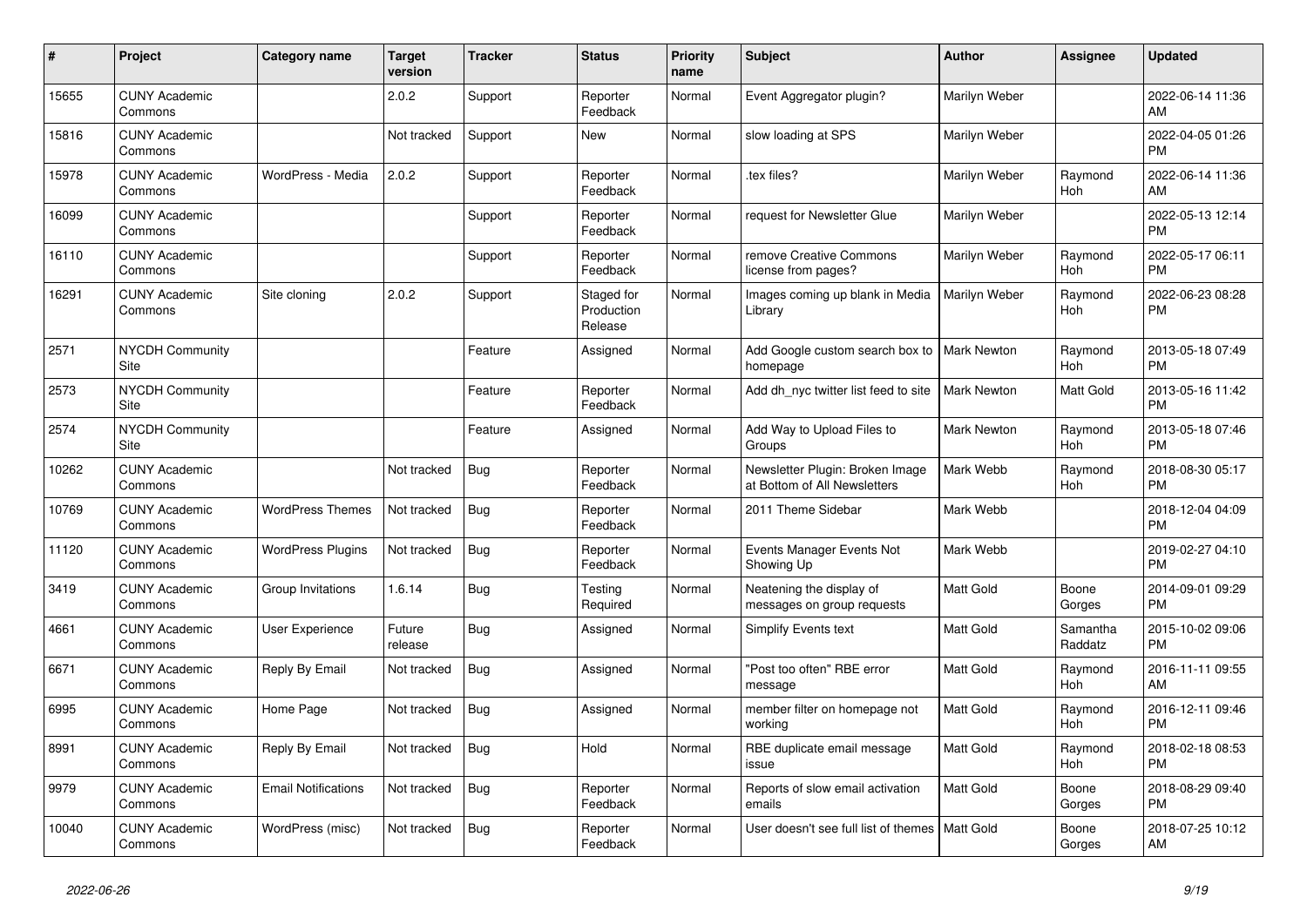| #     | <b>Project</b>                  | <b>Category name</b>     | <b>Target</b><br>version | Tracker    | <b>Status</b>        | <b>Priority</b><br>name | <b>Subject</b>                                                       | <b>Author</b>    | Assignee            | <b>Updated</b>                |
|-------|---------------------------------|--------------------------|--------------------------|------------|----------------------|-------------------------|----------------------------------------------------------------------|------------------|---------------------|-------------------------------|
| 13949 | <b>CUNY Academic</b><br>Commons |                          | Not tracked              | <b>Bug</b> | <b>New</b>           | Normal                  | Continued debugging of runaway<br>MySQL connections                  | <b>Matt Gold</b> | Boone<br>Gorges     | 2021-09-14 10:42<br>AM        |
| 8992  | <b>NYCDH Community</b><br>Site  |                          |                          | <b>Bug</b> | Assigned             | Normal                  | Multiple RBE error reports                                           | Matt Gold        | Raymond<br>Hoh      | 2017-12-11 05:43<br><b>PM</b> |
| 287   | <b>CUNY Academic</b><br>Commons | WordPress (misc)         | Future<br>release        | Feature    | Assigned             | Normal                  | Create troubleshooting tool for<br>account sign-up                   | Matt Gold        | Boone<br>Gorges     | 2015-11-09 06:17<br><b>PM</b> |
| 364   | <b>CUNY Academic</b><br>Commons | <b>WordPress Plugins</b> | Future<br>release        | Feature    | <b>New</b>           | Normal                  | <b>Bulletin Board</b>                                                | Matt Gold        |                     | 2015-01-05 08:50<br><b>PM</b> |
| 365   | <b>CUNY Academic</b><br>Commons | WordPress (misc)         | Future<br>release        | Feature    | Assigned             | Normal                  | <b>Create Mouseover Tooltips</b><br>throughout Site                  | Matt Gold        | Chris Stein         | 2015-11-09 06:18<br><b>PM</b> |
| 377   | <b>CUNY Academic</b><br>Commons | BuddyPress (misc)        | Future<br>release        | Feature    | Assigned             | Normal                  | Like buttons                                                         | Matt Gold        | Boone<br>Gorges     | 2010-11-16 05:13<br><b>PM</b> |
| 412   | <b>CUNY Academic</b><br>Commons | <b>WordPress Themes</b>  | Future<br>release        | Feature    | Assigned             | Normal                  | <b>Featured Themes</b>                                               | Matt Gold        | Dominic<br>Giglio   | 2015-01-05 08:44<br><b>PM</b> |
| 435   | <b>CUNY Academic</b><br>Commons | BuddyPress (misc)        | Future<br>release        | Feature    | Assigned             | Normal                  | Include Avatar Images in Forum<br><b>Post Notification Emails</b>    | <b>Matt Gold</b> | Boone<br>Gorges     | 2010-12-08 12:40<br><b>PM</b> |
| 497   | <b>CUNY Academic</b><br>Commons | <b>WordPress Plugins</b> | Future<br>release        | Feature    | Assigned             | Normal                  | Drag and Drop Ordering on<br><b>Gallery Post Plugin</b>              | Matt Gold        | Ron Rennick         | 2015-11-09 06:18<br><b>PM</b> |
| 500   | <b>CUNY Academic</b><br>Commons | BuddyPress (misc)        | Future<br>release        | Feature    | Assigned             | Normal                  | <b>Export Group Data</b>                                             | Matt Gold        | Boone<br>Gorges     | 2010-12-19 12:09<br><b>PM</b> |
| 554   | <b>CUNY Academic</b><br>Commons | BuddyPress (misc)        | Future<br>release        | Feature    | Assigned             | Normal                  | Add Trackback notifications to<br>site-wide activity feed            | Matt Gold        | Boone<br>Gorges     | 2015-11-09 06:19<br><b>PM</b> |
| 599   | <b>CUNY Academic</b><br>Commons | BuddyPress (misc)        | Future<br>release        | Feature    | Assigned             | Normal                  | Consider adding rating plugins for<br><b>BuddyPress/BBPress</b>      | <b>Matt Gold</b> | Boone<br>Gorges     | 2011-08-22 06:50<br><b>PM</b> |
| 635   | <b>CUNY Academic</b><br>Commons | BuddyPress (misc)        | Future<br>release        | Feature    | Assigned             | Normal                  | Big Blue Button -<br>Videoconferencing in Groups and<br><b>Blogs</b> | Matt Gold        | Boone<br>Gorges     | 2011-03-14 03:24<br><b>PM</b> |
| 653   | <b>CUNY Academic</b><br>Commons | Group Blogs              | Future<br>release        | Feature    | Assigned             | Normal                  | Redesign Integration of Groups<br>and Blogs                          | Matt Gold        | Samantha<br>Raddatz | 2015-11-09 05:40<br><b>PM</b> |
| 658   | <b>CUNY Academic</b><br>Commons | <b>WordPress Plugins</b> | Future<br>release        | Feature    | Assigned             | Normal                  | Rebulid Sitewide Tag Suggestion                                      | <b>Matt Gold</b> | Boone<br>Gorges     | 2015-01-05 08:47<br><b>PM</b> |
| 1105  | <b>CUNY Academic</b><br>Commons | WordPress (misc)         | Future<br>release        | Feature    | Assigned             | Normal                  | Rephrase Blog Privacy Options                                        | Matt Gold        | Samantha<br>Raddatz | 2015-11-09 06:19<br><b>PM</b> |
| 1544  | <b>CUNY Academic</b><br>Commons | Groups (misc)            | Future<br>release        | Feature    | Reporter<br>Feedback | Normal                  | Group Filtering and Sorting                                          | Matt Gold        | Chris Stein         | 2019-03-01 02:25<br><b>PM</b> |
| 2523  | <b>CUNY Academic</b><br>Commons | <b>BuddyPress Docs</b>   | Future<br>release        | Feature    | Assigned             | Normal                  | Allow Users to Upload Images to<br><b>BP</b> Docs                    | Matt Gold        | Boone<br>Gorges     | 2015-11-09 06:14<br><b>PM</b> |
| 3042  | <b>CUNY Academic</b><br>Commons | <b>Public Portfolio</b>  | Future<br>release        | Feature    | Assigned             | Normal                  | Browsing member interests                                            | Matt Gold        | Boone<br>Gorges     | 2015-03-21 09:04<br><b>PM</b> |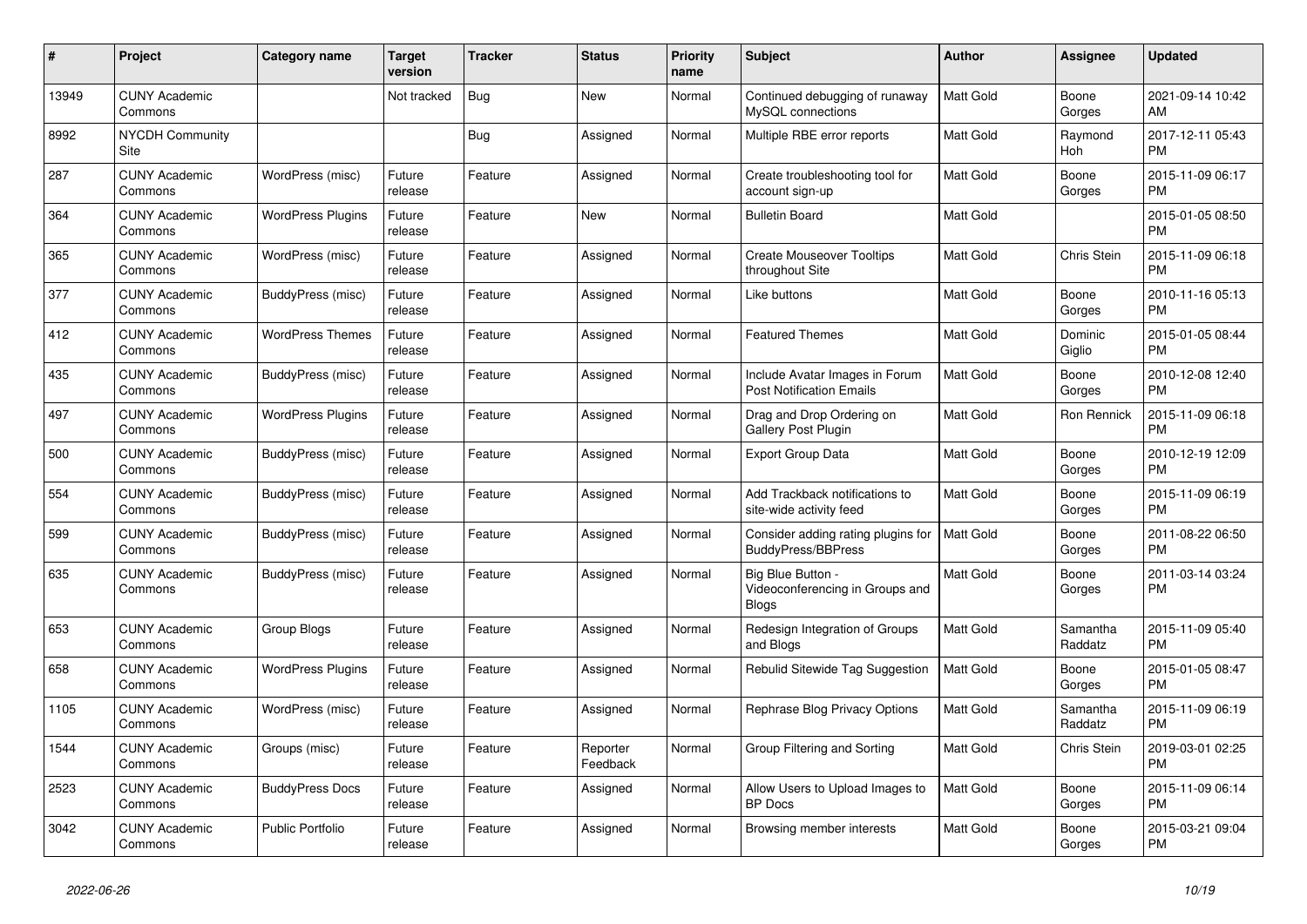| #    | Project                         | <b>Category name</b>    | <b>Target</b><br>version | <b>Tracker</b> | <b>Status</b> | <b>Priority</b><br>name | <b>Subject</b>                                                         | Author           | <b>Assignee</b>     | <b>Updated</b>                |
|------|---------------------------------|-------------------------|--------------------------|----------------|---------------|-------------------------|------------------------------------------------------------------------|------------------|---------------------|-------------------------------|
| 3090 | <b>CUNY Academic</b><br>Commons | Twitter page            | Future<br>release        | Feature        | Assigned      | Normal                  | Prevent Retweets from showing<br>up on Commons twitter page            | Matt Gold        | <b>Tahir Butt</b>   | 2016-10-24 11:31<br>AM        |
| 3220 | <b>CUNY Academic</b><br>Commons | <b>Public Portfolio</b> | Future<br>release        | Feature        | Assigned      | Normal                  | Add indent/outdent option to<br>Formatting Buttons on Profile<br>Page  | Matt Gold        | Boone<br>Gorges     | 2014-05-21 10:39<br>РM        |
| 3308 | <b>CUNY Academic</b><br>Commons | Group Invitations       | Future<br>release        | Feature        | Assigned      | Normal                  | Allow members to rescind group<br>invitations                          | Matt Gold        | Boone<br>Gorges     | 2015-04-01 08:53<br><b>PM</b> |
| 3517 | <b>CUNY Academic</b><br>Commons | My Commons              | Future<br>release        | Feature        | Assigned      | Normal                  | Mute/Unmute My Commons<br>updates                                      | Matt Gold        | Raymond<br>Hoh      | 2015-11-09 01:19<br><b>PM</b> |
| 3536 | <b>CUNY Academic</b><br>Commons | My Commons              | Future<br>release        | Feature        | Assigned      | Normal                  | Infinite Scroll on My Commons<br>page                                  | Matt Gold        | Raymond<br>Hoh      | 2015-04-13 04:42<br><b>PM</b> |
| 3657 | <b>CUNY Academic</b><br>Commons | WordPress (misc)        | Not tracked              | Feature        | New           | Normal                  | Create alert for GC email<br>addresses                                 | Matt Gold        | <b>Matt Gold</b>    | 2016-04-14 11:29<br><b>PM</b> |
| 3662 | <b>CUNY Academic</b><br>Commons | SEO                     | Future<br>release        | Feature        | Assigned      | Normal                  | Duplicate Content/SEO/Google<br>issues                                 | Matt Gold        | Raymond<br>Hoh      | 2015-04-13 04:37<br>РM        |
| 3759 | <b>CUNY Academic</b><br>Commons | WordPress (misc)        | Future<br>release        | Feature        | Assigned      | Normal                  | Review Interface for Adding Users<br>to Blogs                          | Matt Gold        | Boone<br>Gorges     | 2015-03-24 05:52<br>РM        |
| 3768 | <b>CUNY Academic</b><br>Commons | <b>Public Portfolio</b> | Future<br>release        | Feature        | Assigned      | Normal                  | Institutions/Past positions on<br>public portfolios                    | Matt Gold        | Boone<br>Gorges     | 2018-04-23 10:44<br>AM        |
| 3770 | <b>CUNY Academic</b><br>Commons | <b>Public Portfolio</b> | Future<br>release        | Feature        | Assigned      | Normal                  | Improve Layout/Formatting of<br>Positions Area on Public<br>Portfolios | Matt Gold        | Chris Stein         | 2015-04-01 09:17<br>РM        |
| 4053 | <b>CUNY Academic</b><br>Commons | Events                  | Future<br>release        | Feature        | Assigned      | Normal                  | Create new tab for past events                                         | Matt Gold        | Boone<br>Gorges     | 2015-05-12 02:10<br>PM        |
| 4238 | <b>CUNY Academic</b><br>Commons | Events                  | Future<br>release        | Feature        | Assigned      | Normal                  | Copy Events to Other Groups?                                           | Matt Gold        | Boone<br>Gorges     | 2015-07-02 10:08<br>AM        |
| 4980 | <b>CUNY Academic</b><br>Commons | Home Page               | Future<br>release        | Feature        | Assigned      | Normal                  | CAC Featured Content -- Adding<br>Randomization                        | Matt Gold        | Boone<br>Gorges     | 2016-12-12 03:01<br>PM        |
| 5316 | <b>CUNY Academic</b><br>Commons | User Experience         | Future<br>release        | Feature        | Assigned      | Normal                  | Prompt user email address<br>updates                                   | Matt Gold        | Stephen Real        | 2016-12-21 03:30<br>РM        |
| 5581 | <b>CUNY Academic</b><br>Commons | Analytics               | Future<br>release        | Feature        | Assigned      | Normal                  | Explore alternatives to Google<br>Analytics                            | Matt Gold        | Valerie<br>Townsend | 2020-04-17 03:12<br>РM        |
| 5696 | <b>CUNY Academic</b><br>Commons | Events                  | Future<br>release        | Feature        | Assigned      | Normal                  | Events Calendar - display options<br>/ calendar aggregation            | <b>Matt Gold</b> | Boone<br>Gorges     | 2016-10-13 11:44<br>AM        |
| 5955 | <b>CUNY Academic</b><br>Commons | Outreach                | Future<br>release        | Feature        | Assigned      | Normal                  | Create auto-newsletter for<br>commons members                          | <b>Matt Gold</b> | Luke Waltzer        | 2016-08-30 10:34<br>AM        |
| 6115 | <b>CUNY Academic</b><br>Commons | Publicity               | Not tracked              | Feature        | Assigned      | Normal                  | create digital signage for GC                                          | Matt Gold        | scott voth          | 2016-10-11 10:09<br><b>PM</b> |
| 6426 | <b>CUNY Academic</b><br>Commons | Spam/Spam<br>Prevention | Future<br>release        | Feature        | Assigned      | Normal                  | Force captcha on all comments?                                         | Matt Gold        | <b>Tahir Butt</b>   | 2016-10-24 02:06<br><b>PM</b> |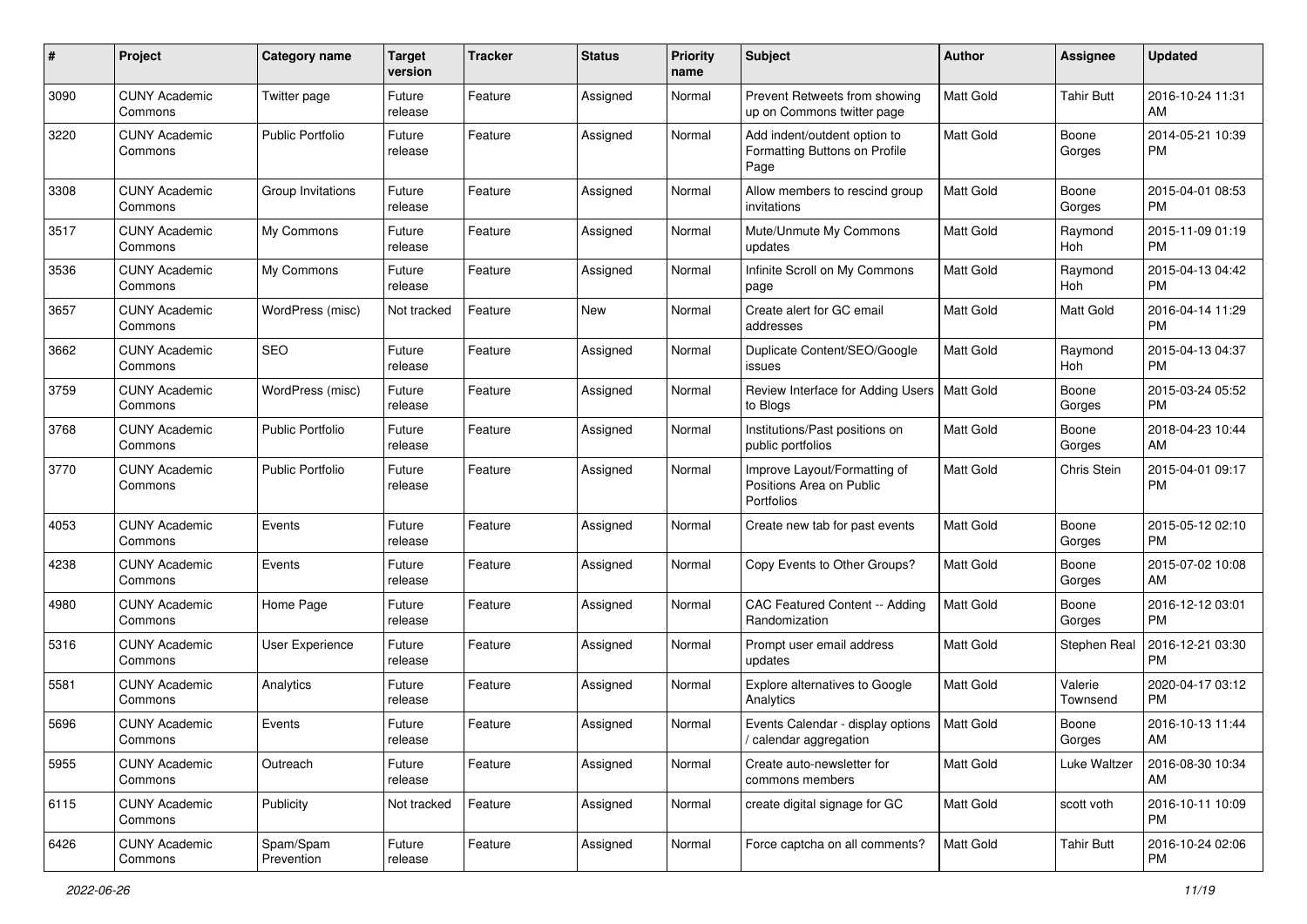| #     | <b>Project</b>                  | <b>Category name</b>       | <b>Target</b><br>version | <b>Tracker</b> | <b>Status</b>        | <b>Priority</b><br>name | <b>Subject</b>                                                                            | <b>Author</b>    | Assignee              | <b>Updated</b>                |
|-------|---------------------------------|----------------------------|--------------------------|----------------|----------------------|-------------------------|-------------------------------------------------------------------------------------------|------------------|-----------------------|-------------------------------|
| 7115  | <b>CUNY Academic</b><br>Commons | Groups (misc)              | Future<br>release        | Feature        | Reporter<br>Feedback | Normal                  | make licensing info clear during<br>group creation                                        | <b>Matt Gold</b> | Raymond<br>Hoh        | 2020-12-08 11:32<br>AM        |
| 8756  | <b>CUNY Academic</b><br>Commons | Group Blogs                | Future<br>release        | Feature        | Hold                 | Normal                  | Connect multiple blogs to one<br>group?                                                   | Matt Gold        | Boone<br>Gorges       | 2017-09-30 10:42<br>AM        |
| 8836  | <b>CUNY Academic</b><br>Commons | <b>Blogs (BuddyPress)</b>  | Future<br>release        | Feature        | Assigned             | Normal                  | Redesign site launch process                                                              | Matt Gold        | Boone<br>Gorges       | 2019-10-03 02:49<br><b>PM</b> |
| 8837  | <b>CUNY Academic</b><br>Commons |                            | Not tracked              | Feature        | Assigned             | Normal                  | Create a form to request info from<br>people requesting premium<br>themes and plugins     | <b>Matt Gold</b> | Marilyn<br>Weber      | 2017-11-14 03:35<br><b>PM</b> |
| 8898  | <b>CUNY Academic</b><br>Commons | Social Paper               | Not tracked              | Feature        | Assigned             | Normal                  | Usage data on docs and social<br>paper                                                    | Matt Gold        | Matt Gold             | 2017-11-16 11:32<br>AM        |
| 8900  | <b>CUNY Academic</b><br>Commons | Accessibility              | Future<br>release        | Feature        | Assigned             | Normal                  | Look into tools to enforce<br>accessibility in WP environment                             | Matt Gold        | Boone<br>Gorges       | 2022-04-26 11:59<br>AM        |
| 8901  | <b>CUNY Academic</b><br>Commons | Accessibility              | Future<br>release        | Feature        | Assigned             | Normal                  | Theme analysis for accessibility                                                          | Matt Gold        | Boone<br>Gorges       | 2022-04-26 11:59<br>AM        |
| 8902  | <b>CUNY Academic</b><br>Commons | Design                     | Not tracked              | Feature        | Assigned             | Normal                  | Report back on research on<br><b>BuddyPress themes</b>                                    | Matt Gold        | Michael Smith         | 2017-11-10 12:31<br><b>PM</b> |
| 8976  | <b>CUNY Academic</b><br>Commons | Reply By Email             | Not tracked              | Feature        | Assigned             | Normal                  | Package RBE new topics<br>posting?                                                        | Matt Gold        | Raymond<br>Hoh        | 2017-12-04 02:34<br><b>PM</b> |
| 9028  | <b>CUNY Academic</b><br>Commons | Onboarding                 | Future<br>release        | Feature        | Assigned             | Normal                  | suggest groups to new members<br>during the registration process                          | <b>Matt Gold</b> | Chris Stein           | 2018-10-24 12:34<br><b>PM</b> |
| 9947  | <b>CUNY Academic</b><br>Commons | <b>WordPress Plugins</b>   | Future<br>release        | Feature        | Reporter<br>Feedback | Normal                  | Install H5P quiz plugin                                                                   | <b>Matt Gold</b> | Boone<br>Gorges       | 2018-09-11 11:01<br>AM        |
| 10659 | <b>CUNY Academic</b><br>Commons | Group Forums               | Future<br>release        | Feature        | Assigned             | Normal                  | Post to multiple groups via email                                                         | <b>Matt Gold</b> | Raymond<br><b>Hoh</b> | 2018-11-15 12:54<br>AM        |
| 15604 | <b>CUNY Academic</b><br>Commons | <b>Email Notifications</b> | Future<br>release        | Feature        | Assigned             | Normal                  | Restructure Commons Group<br>Digest Email Messages                                        | Matt Gold        | Boone<br>Gorges       | 2022-05-26 10:45<br>AM        |
| 636   | <b>CUNY Academic</b><br>Commons | WordPress (misc)           | Not tracked              | Support        | Assigned             | Normal                  | Create Lynda.com-like Table of<br><b>Contents for Prospective Tutorial</b><br>Screencasts | <b>Matt Gold</b> | scott voth            | 2016-02-23 03:12<br><b>PM</b> |
| 4070  | <b>CUNY Academic</b><br>Commons | Analytics                  | Not tracked              | Support        | Assigned             | Normal                  | Request for JITP site analytics                                                           | <b>Matt Gold</b> | Seth Persons          | 2016-02-23 03:09<br><b>PM</b> |
| 4986  | <b>CUNY Academic</b><br>Commons | ZenDesk                    | Not tracked              | Support        | Assigned             | Normal                  | Prepare documentation for<br>Zendesk re web widget                                        | <b>Matt Gold</b> | Samantha<br>Raddatz   | 2016-02-25 03:09<br><b>PM</b> |
| 9941  | <b>CUNY Academic</b><br>Commons | Wiki                       | Not tracked              | Support        | Assigned             | Normal                  | Wiki functionality                                                                        | Matt Gold        | Boone<br>Gorges       | 2018-06-26 10:57<br>AM        |
| 3524  | <b>CUNY Academic</b><br>Commons | Documentation              | Not tracked              | Documentation  | Assigned             | Normal                  | Post describing all you can do<br>when starting up a new<br>blog/group                    | Matt Gold        | scott voth            | 2014-10-04 12:56<br><b>PM</b> |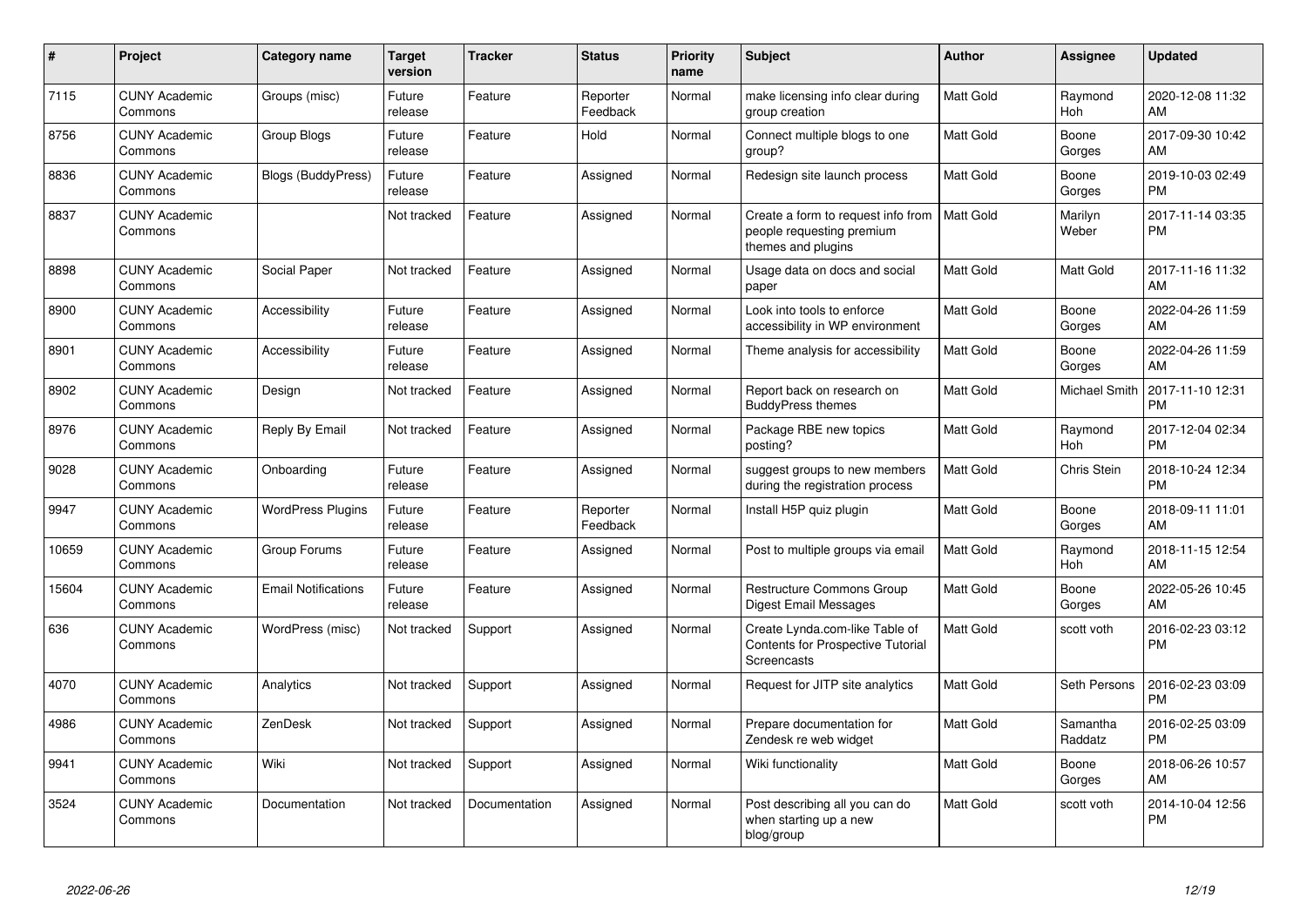| #    | Project                         | <b>Category name</b>    | <b>Target</b><br>version | <b>Tracker</b> | <b>Status</b>        | <b>Priority</b><br>name | Subject                                                                                                                                      | Author                 | <b>Assignee</b>       | <b>Updated</b>                |
|------|---------------------------------|-------------------------|--------------------------|----------------|----------------------|-------------------------|----------------------------------------------------------------------------------------------------------------------------------------------|------------------------|-----------------------|-------------------------------|
| 8666 | <b>CUNY Academic</b><br>Commons | Teaching                | Not tracked              | Documentation  | Assigned             | Normal                  | Create Teaching on the<br>Commons Resource Page                                                                                              | Matt Gold              | Laurie Hurson         | 2019-09-23 03:16<br>PM        |
| 3369 | <b>CUNY Academic</b><br>Commons | Reply By Email          | Not tracked              | Outreach       | Hold                 | Normal                  | Release reply by email to WP<br>plugin directory                                                                                             | Matt Gold              | Raymond<br><b>Hoh</b> | 2016-03-01 12:46<br><b>PM</b> |
| 9015 | <b>CUNY Academic</b><br>Commons | Groups (misc)           | Not tracked              | Outreach       | Assigned             | Normal                  | Email group admins the email<br>addresses of their groups                                                                                    | Matt Gold              | Matt Gold             | 2018-01-02 09:54<br>AM        |
| 6014 | <b>CUNY Academic</b><br>Commons | Publicity               | Future<br>release        | Publicity      | Reporter<br>Feedback | Normal                  | Google search listing                                                                                                                        | Matt Gold              | Boone<br>Gorges       | 2016-09-21 03:48<br><b>PM</b> |
| 3577 | <b>CUNY Academic</b><br>Commons | My Commons              | Future<br>release        | Design/UX      | Assigned             | Normal                  | Replies to items in My Commons                                                                                                               | Matt Gold              | Raymond<br>Hoh        | 2015-04-09 05:19<br><b>PM</b> |
| 4027 | <b>CUNY Academic</b><br>Commons | Commons In A Box        | Not tracked              | Design/UX      | Assigned             | Normal                  | Usability review of CBOX update<br>procedures                                                                                                | Matt Gold              | Samantha<br>Raddatz   | 2015-05-11 06:36<br><b>PM</b> |
| 4235 | <b>CUNY Academic</b><br>Commons |                         | Not tracked              | Design/UX      | Assigned             | Normal                  | Explore user experience around<br>comments on forum topics vs<br>docs                                                                        | Matt Gold              | Samantha<br>Raddatz   | 2015-07-21 10:23<br>AM        |
| 4404 | <b>CUNY Academic</b><br>Commons | <b>Public Portfolio</b> | Future<br>release        | Design/UX      | Assigned             | Normal                  | Change color of permissions info<br>on portfolio editing interface                                                                           | Matt Gold              | Samantha<br>Raddatz   | 2015-08-11 05:28<br><b>PM</b> |
| 4903 | <b>CUNY Academic</b><br>Commons | Events                  | Future<br>release        | Design/UX      | Assigned             | Normal                  | Improving visual appearance of<br>event calendars                                                                                            | Matt Gold              | Boone<br>Gorges       | 2016-10-13 11:51<br>AM        |
| 6298 | <b>CUNY Academic</b><br>Commons | User Experience         | Not tracked              | Design/UX      | Assigned             | Normal                  | Examine data from survey                                                                                                                     | Matt Gold              | Margaret<br>Galvan    | 2016-10-14 12:16<br><b>PM</b> |
| 481  | <b>CUNY Academic</b><br>Commons | Groups (misc)           | Future<br>release        | Feature        | Assigned             | Normal                  | ability to archive inactive groups<br>and blogs                                                                                              | Michael Mandiberg      | Samantha<br>Raddatz   | 2015-11-09 05:56<br>PM        |
| 9908 | <b>CUNY Academic</b><br>Commons |                         | Not tracked              | Feature        | <b>New</b>           | Normal                  | Is it possible to send email<br>updates to users (or an email<br>address not on the list) for only a<br>single page AFTER being<br>prompted? | <b>Michael Shields</b> | scott voth            | 2018-06-11 01:34<br><b>PM</b> |
| 2167 | <b>CUNY Academic</b><br>Commons | WordPress (misc)        | Future<br>release        | <b>Bug</b>     | Assigned             | Normal                  | CAC-Livestream Plugin Issues                                                                                                                 | Michael Smith          | Dominic<br>Giglio     | 2015-01-02 03:06<br><b>PM</b> |
| 3458 | <b>CUNY Academic</b><br>Commons | Groups (misc)           | Future<br>release        | Feature        | Assigned             | Normal                  | Filter Members of Group by<br>Campus                                                                                                         | Michael Smith          | Samantha<br>Raddatz   | 2014-09-26 08:32<br><b>PM</b> |
| 2753 | <b>CUNY Academic</b><br>Commons | <b>Public Portfolio</b> | Future<br>release        | Feature        | <b>New</b>           | Normal                  | Create actual actual tagification in<br>academic interests and other<br>fields                                                               | Micki Kaufman          | Boone<br>Gorges       | 2015-01-05 08:52<br><b>PM</b> |
| 2754 | <b>CUNY Academic</b><br>Commons | Design                  | Future<br>release        | Feature        | Assigned             | Normal                  | Determine strategy for CAC logo<br>handling in top header                                                                                    | Micki Kaufman          | Chris Stein           | 2015-01-05 08:53<br>PM        |
| 3506 | <b>CUNY Academic</b><br>Commons | Publicity               | 1.7                      | Publicity      | New                  | Normal                  | Prepare 1.7 email messaging                                                                                                                  | Micki Kaufman          | Micki<br>Kaufman      | 2014-10-01 12:36<br>PM        |
| 3509 | <b>CUNY Academic</b><br>Commons | Publicity               | 1.7                      | Publicity      | New                  | Normal                  | Create 1.7 digital signage imagery   Micki Kaufman                                                                                           |                        | Marilyn<br>Weber      | 2014-10-01 12:40<br>PM        |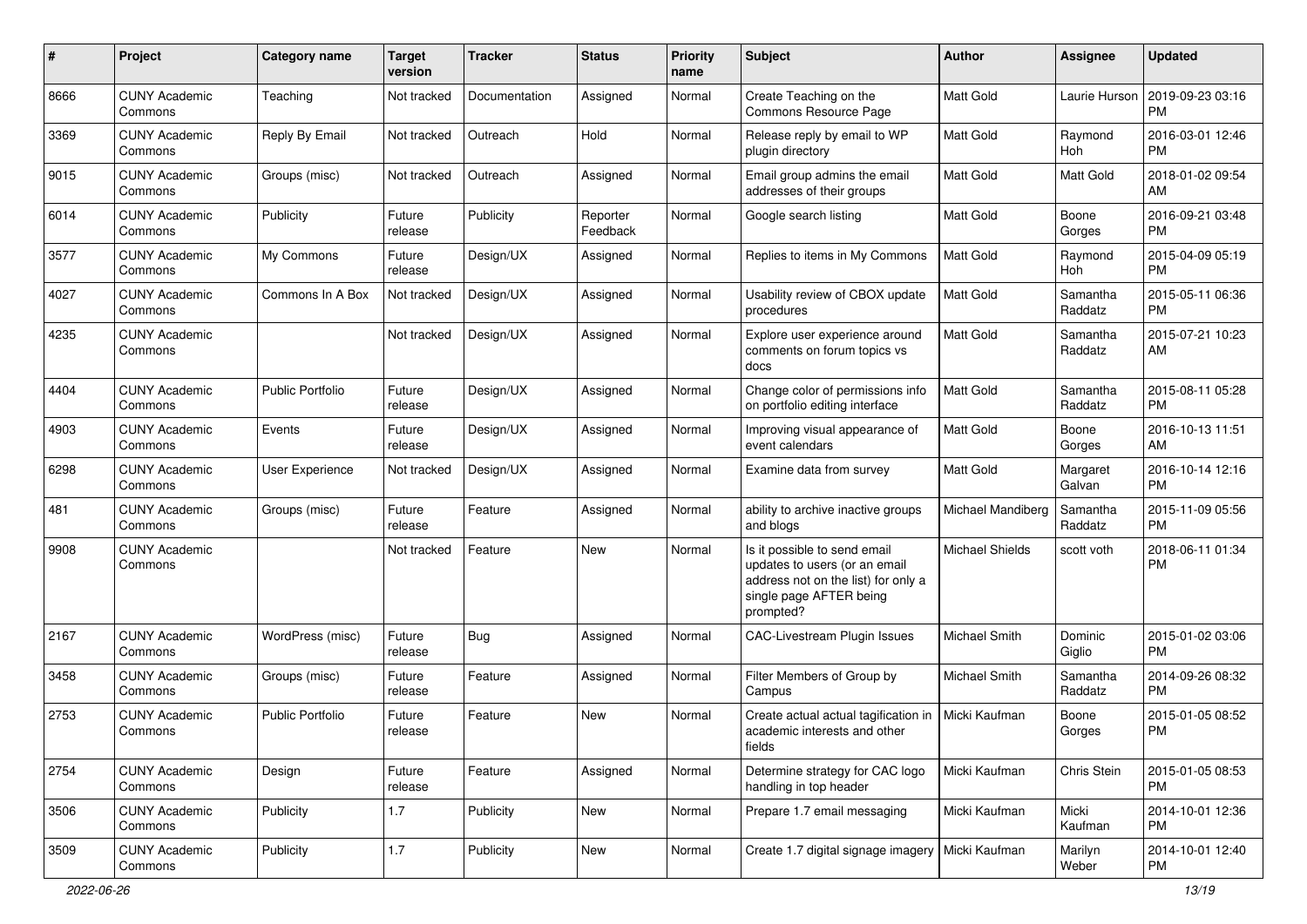| #     | Project                         | <b>Category name</b>     | <b>Target</b><br>version | <b>Tracker</b> | <b>Status</b>        | <b>Priority</b><br>name | <b>Subject</b>                                                             | <b>Author</b>           | Assignee              | <b>Updated</b>                |
|-------|---------------------------------|--------------------------|--------------------------|----------------|----------------------|-------------------------|----------------------------------------------------------------------------|-------------------------|-----------------------|-------------------------------|
| 3510  | <b>CUNY Academic</b><br>Commons | Publicity                | 1.7                      | Publicity      | Assigned             | Normal                  | Post on the News Blog re: 'My<br>Commons'                                  | Micki Kaufman           | Sarah<br>Morgano      | 2014-10-15 11:18<br>AM        |
| 3511  | <b>CUNY Academic</b><br>Commons | Publicity                | 1.7                      | Publicity      | Assigned             | Normal                  | Social media for 1.7                                                       | Micki Kaufman           | Sarah<br>Morgano      | 2014-10-14 03:32<br><b>PM</b> |
| 3475  | <b>CUNY Academic</b><br>Commons | Events                   | Future<br>release        | Feature        | Assigned             | Normal                  | Request to add plugin to<br>streamline room<br>booking/appointment booking | Naomi Barrettara        | Boone<br>Gorges       | 2014-12-01 05:14<br><b>PM</b> |
| 9346  | <b>CUNY Academic</b><br>Commons | WordPress (misc)         | Not tracked              | Bug            | <b>New</b>           | Normal                  | Clone cetls.bmcc.cuny.edu for<br>development                               | Owen Roberts            | Raymond<br><b>Hoh</b> | 2018-03-06 05:35<br><b>PM</b> |
| 6665  | <b>CUNY Academic</b><br>Commons |                          | Not tracked              | Publicity      | <b>New</b>           | Normal                  | Dead Link in 1.10 announcement<br>post                                     | Paige Dupont            | Stephen Real          | 2016-12-01 03:11<br><b>PM</b> |
| 14483 | <b>CUNY Academic</b><br>Commons | WordPress - Media        | Not tracked              | Bug            | Reporter<br>Feedback | Normal                  | Wordpress PDF Embed Stopped<br>Working after JITP Media Clone              | Patrick DeDauw          | Boone<br>Gorges       | 2021-05-20 01:51<br><b>PM</b> |
| 11449 | <b>CUNY Academic</b><br>Commons | WordPress - Media        | Not tracked              | Support        | Reporter<br>Feedback | Normal                  | Cloning Media Library for JITP<br>from Staging to Production Site          | Patrick DeDauw          | Boone<br>Gorges       | 2019-05-13 12:00<br><b>PM</b> |
| 14792 | <b>CUNY Academic</b><br>Commons |                          |                          | <b>Bug</b>     | <b>New</b>           | Normal                  | Inconsistent email notifications<br>from gravity forms                     | Raffi<br>Khatchadourian |                       | 2021-10-04 01:50<br><b>PM</b> |
| 15242 | <b>CUNY Academic</b><br>Commons | Performance              | Not tracked              | <b>Bug</b>     | Reporter<br>Feedback | Normal                  | Slugist site                                                               | Raffi<br>Khatchadourian | Boone<br>Gorges       | 2022-02-07 11:14<br>AM        |
| 15516 | <b>CUNY Academic</b><br>Commons | <b>WordPress Plugins</b> |                          | <b>Bug</b>     | Reporter<br>Feedback | Normal                  | Can't publish or save draft of post<br>on wordpress.com                    | Raffi<br>Khatchadourian | Raymond<br>Hoh        | 2022-03-02 05:52<br><b>PM</b> |
| 9420  | <b>CUNY Academic</b><br>Commons | cuny.is                  | Not tracked              | Feature        | <b>New</b>           | Normal                  | Request for http://cuny.is/streams                                         | Raffi<br>Khatchadourian | Marilyn<br>Weber      | 2018-04-02 10:08<br>AM        |
| 11077 | <b>CUNY Academic</b><br>Commons | Events                   | Not tracked              | Feature        | Reporter<br>Feedback | Normal                  | Show event category description<br>in event list view                      | Raffi<br>Khatchadourian |                       | 2019-02-12 10:38<br><b>PM</b> |
| 16290 | <b>CUNY Academic</b><br>Commons |                          |                          | Feature        | Reporter<br>Feedback | Normal                  | Add Table Of Contents Block<br>plug-in                                     | Raffi<br>Khatchadourian |                       | 2022-06-24 10:26<br>AM        |
| 5182  | <b>CUNY Academic</b><br>Commons | Social Paper             | Future<br>release        | Design/UX      | <b>New</b>           | Normal                  | "Publishing" a private paper on<br>social paper?                           | Raffi<br>Khatchadourian | Boone<br>Gorges       | 2016-10-13 04:12<br><b>PM</b> |
| 5183  | <b>CUNY Academic</b><br>Commons | Social Paper             | Future<br>release        | Design/UX      | <b>New</b>           | Normal                  | Creating a new paper when<br>viewing an existing paper                     | Raffi<br>Khatchadourian | Samantha<br>Raddatz   | 2016-02-02 12:09<br><b>PM</b> |
| 3691  | <b>CUNY Academic</b><br>Commons | <b>WordPress Plugins</b> | Future<br>release        | Bug            | <b>New</b>           | Normal                  | <b>WPMU Domain Mapping</b><br>Debugging on cdev                            | Raymond Hoh             | Matt Gold             | 2014-12-12 09:04<br>AM        |
| 3939  | <b>CUNY Academic</b><br>Commons | <b>WordPress Plugins</b> | Future<br>release        | <b>Bug</b>     | Hold                 | Normal                  | Activity stream support for<br>Co-Authors Plus plugin                      | Raymond Hoh             | Raymond<br>Hoh        | 2015-11-09 06:13<br><b>PM</b> |
| 11243 | <b>CUNY Academic</b><br>Commons | BuddyPress (misc)        | Future<br>release        | <b>Bug</b>     | <b>New</b>           | Normal                  | Audit bp-custom.php                                                        | Raymond Hoh             | Raymond<br>Hoh        | 2022-04-26 11:59<br>AM        |
| 14496 | <b>CUNY Academic</b><br>Commons | Domain Mapping           | Future<br>release        | <b>Bug</b>     | <b>New</b>           | Normal                  | Mapped domain SSO uses<br>third-party cookies                              | Raymond Hoh             | Raymond<br>Hoh        | 2021-05-24 04:03<br><b>PM</b> |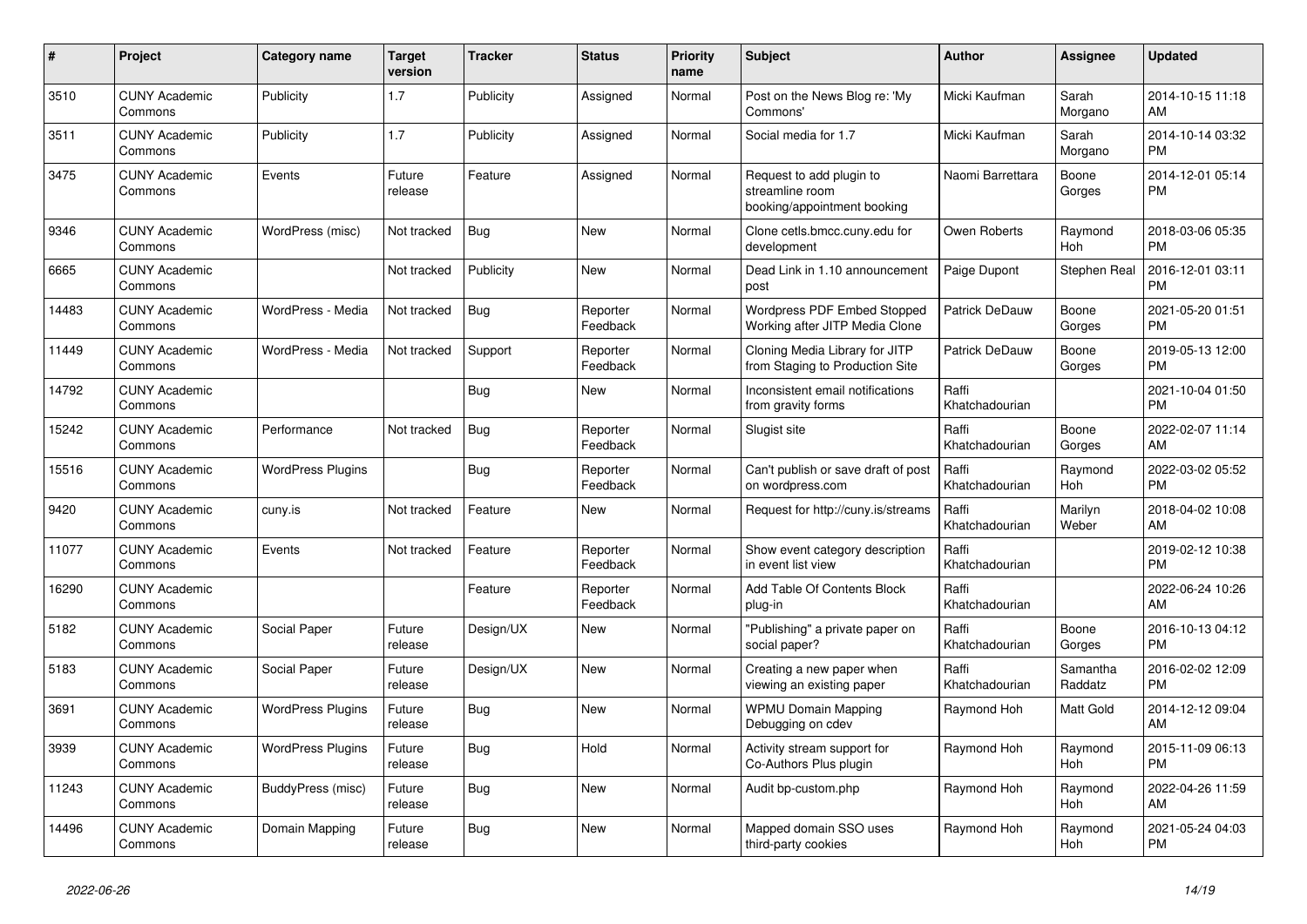| $\#$  | Project                         | <b>Category name</b>     | <b>Target</b><br>version | <b>Tracker</b> | <b>Status</b>                       | <b>Priority</b><br>name | <b>Subject</b>                                                            | <b>Author</b>    | <b>Assignee</b>       | <b>Updated</b>                |
|-------|---------------------------------|--------------------------|--------------------------|----------------|-------------------------------------|-------------------------|---------------------------------------------------------------------------|------------------|-----------------------|-------------------------------|
| 14908 | <b>CUNY Academic</b><br>Commons | Performance              |                          | <b>Bug</b>     | New                                 | Normal                  | Stale object cache on cdev                                                | Raymond Hoh      | Boone<br>Gorges       | 2021-12-07 09:45<br>AM        |
| 16177 | <b>CUNY Academic</b><br>Commons | Reply By Email           |                          | Bug            | <b>New</b>                          | Normal                  | Switch to Inbound mode for RBE                                            | Raymond Hoh      | Raymond<br>Hoh        | 2022-05-30 04:32<br><b>PM</b> |
| 16255 | <b>CUNY Academic</b><br>Commons | WordPress (misc)         |                          | <b>Bug</b>     | <b>New</b>                          | Normal                  | Need to define 'MULTISITE'<br>constant in wp-config.php                   | Raymond Hoh      |                       | 2022-06-19 09:31<br>AM        |
| 16296 | <b>CUNY Academic</b><br>Commons | Home Page                | 2.0.2                    | <b>Bug</b>     | Staged for<br>Production<br>Release | Normal                  | 'Visit Profile" link on Member<br>Directory page doesn't work<br>properly | Raymond Hoh      | Raymond<br><b>Hoh</b> | 2022-06-24 07:54<br><b>PM</b> |
| 14983 | <b>CUNY Academic</b><br>Commons | WordPress (misc)         | Not tracked              | Support        | Reporter<br>Feedback                | Normal                  | 'Read More" tag not working                                               | Rebecca Krisel   | Raymond<br><b>Hoh</b> | 2021-11-23 01:17<br><b>PM</b> |
| 5298  | <b>CUNY Academic</b><br>Commons |                          | Not tracked              | Publicity      | <b>New</b>                          | Normal                  | Survey Pop-Up Text                                                        | Samantha Raddatz | Samantha<br>Raddatz   | 2016-03-22 12:27<br><b>PM</b> |
| 4221  | <b>CUNY Academic</b><br>Commons | Group Forums             | Future<br>release        | Design/UX      | Assigned                            | Normal                  | Add 'Number of Posts' display<br>option to Forum page                     | Samantha Raddatz | Samantha<br>Raddatz   | 2015-06-26 02:21<br><b>PM</b> |
| 4222  | <b>CUNY Academic</b><br>Commons | User Experience          | Future<br>release        | Design/UX      | <b>New</b>                          | Normal                  | Add information to 'Delete<br>Account' page                               | Samantha Raddatz | scott voth            | 2015-06-26 11:35<br>AM        |
| 4225  | <b>CUNY Academic</b><br>Commons | <b>DiRT</b> Integration  | Future<br>release        | Design/UX      | <b>New</b>                          | Normal                  | Add information to DIRT page (in<br>Create a Group)                       | Samantha Raddatz | Matt Gold             | 2015-06-26 03:14<br><b>PM</b> |
| 4226  | <b>CUNY Academic</b><br>Commons | <b>BuddyPress Docs</b>   | Future<br>release        | Design/UX      | <b>New</b>                          | Normal                  | Add option to connect a Doc with<br>a Group                               | Samantha Raddatz | Samantha<br>Raddatz   | 2015-09-09 04:08<br><b>PM</b> |
| 4253  | <b>CUNY Academic</b><br>Commons | <b>Public Portfolio</b>  | Future<br>release        | Design/UX      | New                                 | Normal                  | Encourage users to add portfolio<br>content                               | Samantha Raddatz | Samantha<br>Raddatz   | 2015-07-07 11:32<br>AM        |
| 4592  | <b>CUNY Academic</b><br>Commons | Events                   | Future<br>release        | Design/UX      | <b>New</b>                          | Normal                  | Event Creation - Venue Dropdown<br>Slow                                   | Samantha Raddatz | Boone<br>Gorges       | 2015-09-14 04:56<br><b>PM</b> |
| 4622  | <b>CUNY Academic</b><br>Commons | <b>Public Portfolio</b>  | Future<br>release        | Design/UX      | <b>New</b>                          | Normal                  | <b>Profile Visibility Settings</b>                                        | Samantha Raddatz | Samantha<br>Raddatz   | 2015-09-21 12:18<br><b>PM</b> |
| 585   | <b>CUNY Academic</b><br>Commons | Group Forums             | Future<br>release        | Feature        | Assigned                            | Normal                  | Merge Forum Topics                                                        | Sarah Morgano    | Boone<br>Gorges       | 2011-07-06 04:11<br><b>PM</b> |
| 1888  | <b>CUNY Academic</b><br>Commons | Home Page                | Future<br>release        | Feature        | Assigned                            | Normal                  | Refactor BP MPO Activity Filter to<br>support proper pagination           | Sarah Morgano    | Boone<br>Gorges       | 2014-05-01 07:11<br><b>PM</b> |
| 5826  | <b>CUNY Academic</b><br>Commons | <b>WordPress Plugins</b> | Future<br>release        | Support        | Reporter<br>Feedback                | Normal                  | <b>Remove Subscription Options</b><br>plugin from directory               | Sarah Morgano    | Sarah<br>Morgano      | 2016-10-21 04:14<br><b>PM</b> |
| 4438  | <b>CUNY Academic</b><br>Commons | Events                   | Future<br>release        | <b>Bug</b>     | Assigned                            | Normal                  | Events Calendar - Export<br><b>Recurring Events</b>                       | scott voth       | Daniel Jones          | 2016-05-23 04:25<br><b>PM</b> |
| 5827  | <b>CUNY Academic</b><br>Commons | <b>Public Portfolio</b>  | Future<br>release        | Bug            | Assigned                            | Normal                  | Academic Interests square<br>bracket links not working                    | scott voth       | Chris Stein           | 2016-08-11 11:59<br><b>PM</b> |
| 9515  | <b>CUNY Academic</b><br>Commons | <b>WordPress Plugins</b> | Not tracked              | <b>Bug</b>     | Reporter<br>Feedback                | Normal                  | Text to Speech plugin - "More<br>Slowly" checkbox not working             | scott voth       | Boone<br>Gorges       | 2018-06-13 02:26<br><b>PM</b> |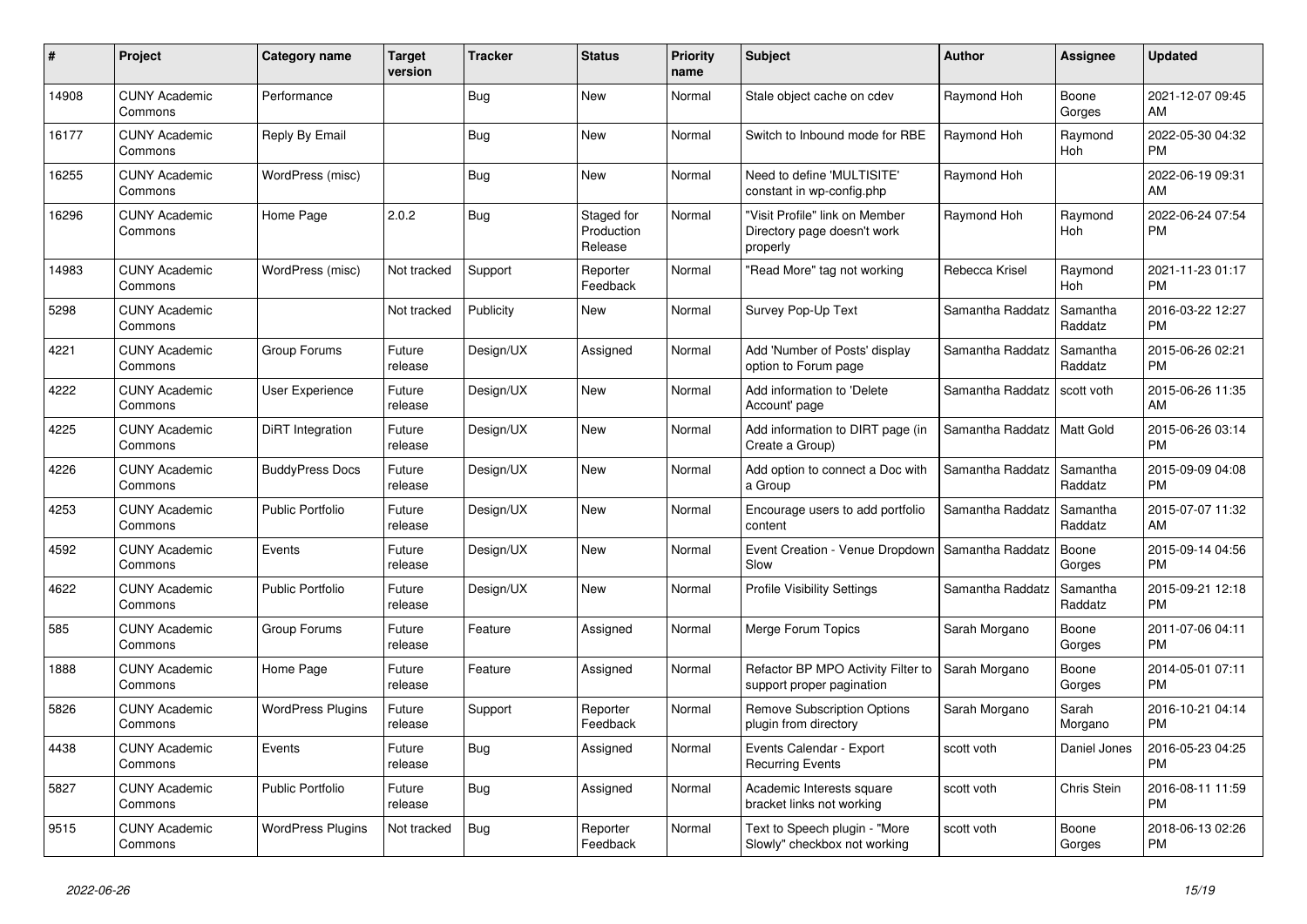| $\pmb{\sharp}$ | <b>Project</b>                  | <b>Category name</b>     | <b>Target</b><br>version | Tracker    | <b>Status</b>        | <b>Priority</b><br>name | <b>Subject</b>                                                                      | <b>Author</b> | <b>Assignee</b>       | <b>Updated</b>                |
|----------------|---------------------------------|--------------------------|--------------------------|------------|----------------------|-------------------------|-------------------------------------------------------------------------------------|---------------|-----------------------|-------------------------------|
| 12573          | <b>CUNY Academic</b><br>Commons | <b>WordPress Plugins</b> | Future<br>release        | <b>Bug</b> | <b>New</b>           | Normal                  | <b>CommentPress Core Issues</b>                                                     | scott voth    |                       | 2020-03-24 04:32<br><b>PM</b> |
| 14113          | <b>CUNY Academic</b><br>Commons | WordPress (misc)         | Future<br>release        | <b>Bug</b> | Hold                 | Normal                  | Block Editor Not Working on this<br>page - Json error                               | scott voth    | Boone<br>Gorges       | 2021-03-05 11:01<br>AM        |
| 16245          | <b>CUNY Academic</b><br>Commons | WordPress (misc)         |                          | <b>Bug</b> | Reporter<br>Feedback | Normal                  | Save Button missing on<br>WordPress Profile page                                    | scott voth    | Raymond<br>Hoh        | 2022-06-16 03:09<br><b>PM</b> |
| 10226          | <b>CUNY Academic</b><br>Commons | Courses                  | Future<br>release        | Feature    | <b>New</b>           | Normal                  | Add "My Courses" to drop down<br>list                                               | scott voth    | Boone<br>Gorges       | 2021-11-19 12:42<br><b>PM</b> |
| 10354          | <b>CUNY Academic</b><br>Commons | <b>Public Portfolio</b>  | Future<br>release        | Feature    | <b>New</b>           | Normal                  | Opt out of Having a Profile Page                                                    | scott voth    | Chris Stein           | 2020-05-12 10:43<br>AM        |
| 11531          | <b>CUNY Academic</b><br>Commons | Events                   | Future<br>release        | Feature    | <b>New</b>           | Normal                  | Main Events calendar should<br>include non-public events that<br>user has access to | scott voth    | Boone<br>Gorges       | 2019-06-11 10:00<br>AM        |
| 11860          | <b>CUNY Academic</b><br>Commons | Registration             | Future<br>release        | Feature    | <b>New</b>           | Normal                  | <b>Ensure Students Are Aware They</b><br>Can Use Aliases At Registration            | scott voth    |                       | 2019-09-24 08:46<br>AM        |
| 14394          | <b>CUNY Academic</b><br>Commons |                          | Not tracked              | Feature    | <b>New</b>           | Normal                  | Commons News Site - redesign                                                        | scott voth    | scott voth            | 2021-09-14 10:46<br>AM        |
| 3492           | <b>CUNY Academic</b><br>Commons | <b>WordPress Themes</b>  | Future<br>release        | Support    | Assigned             | Normal                  | Add CBOX theme to the<br>Commons                                                    | scott voth    | Raymond<br>Hoh        | 2014-10-08 05:55<br><b>PM</b> |
| 10839          | <b>CUNY Academic</b><br>Commons | About page               | Not tracked              | Support    | New                  | Normal                  | <b>Mission Statement Needs</b><br>Revision                                          | scott voth    | Matt Gold             | 2018-12-26 10:58<br>AM        |
| 10982          | <b>CUNY Academic</b><br>Commons | Domain Mapping           | Not tracked              | Support    | Reporter<br>Feedback | Normal                  | <b>CNAME</b> question                                                               | scott voth    |                       | 2019-01-22 04:29<br><b>PM</b> |
| 11386          | <b>CUNY Academic</b><br>Commons | WordPress - Media        | Not tracked              | Support    | Reporter<br>Feedback | Normal                  | disappearing images                                                                 | scott voth    | Boone<br>Gorges       | 2019-05-14 10:32<br>AM        |
| 11493          | <b>CUNY Academic</b><br>Commons | Domain Mapping           | Not tracked              | Support    | Reporter<br>Feedback | Normal                  | Domain Mapping Request - Talia<br>Schaffer                                          | scott voth    | Matt Gold             | 2019-08-06 08:39<br>AM        |
| 11496          | <b>CUNY Academic</b><br>Commons | <b>Public Portfolio</b>  | 1.15.2                   | Support    | <b>New</b>           | Normal                  | Replace Twitter Icon on Member<br>Portfolio page                                    | scott voth    | Boone<br>Gorges       | 2019-06-06 01:03<br><b>PM</b> |
| 11788          | <b>CUNY Academic</b><br>Commons | <b>WordPress Plugins</b> | Future<br>release        | Support    | Reporter<br>Feedback | Normal                  | Plugin Request - Browse Aloud                                                       | scott voth    |                       | 2019-09-24 08:42<br>AM        |
| 12247          | <b>CUNY Academic</b><br>Commons | Publicity                | Not tracked              | Support    | <b>New</b>           | Normal                  | <b>Screenshot of First Commons</b><br>Homepage                                      | scott voth    | scott voth            | 2020-01-14 12:08<br><b>PM</b> |
| 13946          | <b>CUNY Academic</b><br>Commons | <b>WordPress Plugins</b> | 2.1.0                    | Support    | Assigned             | Normal                  | <b>Custom Embed handler For</b><br>OneDrive files                                   | scott voth    | Raymond<br><b>Hoh</b> | 2022-05-26 10:46<br>AM        |
| 14994          | <b>CUNY Academic</b><br>Commons | cdev.gc.cuny.edu         | Not tracked              | Support    | In Progress          | Normal                  | Clear Cache on CDEV                                                                 | scott voth    | Raymond<br>Hoh        | 2021-12-07 03:51<br><b>PM</b> |
| 15767          | <b>CUNY Academic</b><br>Commons | WordPress (misc)         |                          | Support    | <b>New</b>           | Normal                  | Site loading slowly                                                                 | scott voth    | Boone<br>Gorges       | 2022-04-04 08:56<br><b>PM</b> |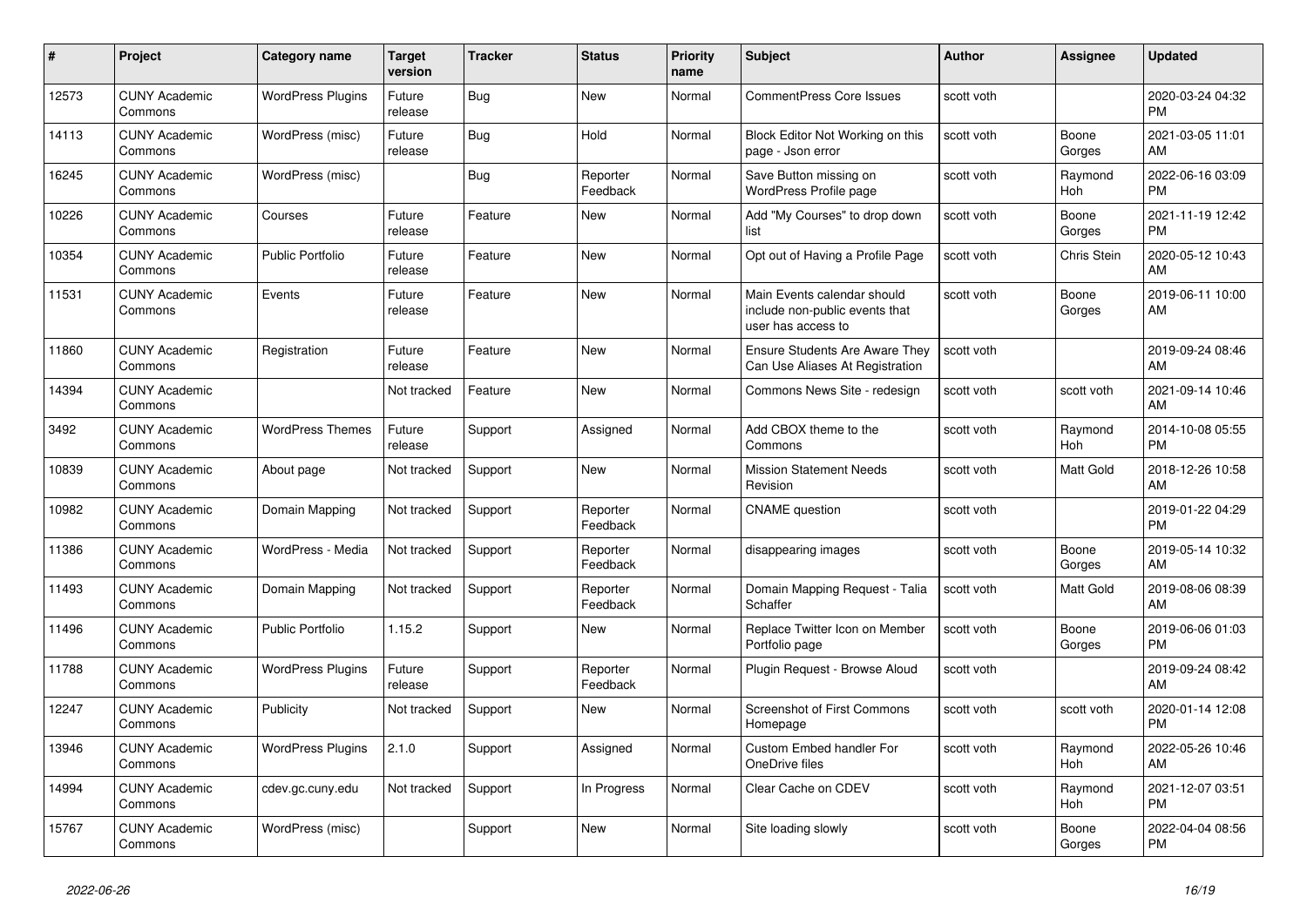| #     | <b>Project</b>                  | <b>Category name</b>     | <b>Target</b><br>version | Tracker       | <b>Status</b>        | <b>Priority</b><br>name | <b>Subject</b>                                                                       | <b>Author</b>           | <b>Assignee</b>     | <b>Updated</b>                |
|-------|---------------------------------|--------------------------|--------------------------|---------------|----------------------|-------------------------|--------------------------------------------------------------------------------------|-------------------------|---------------------|-------------------------------|
| 12392 | <b>CUNY Academic</b><br>Commons | Help/Codex               | Not tracked              | Documentation | <b>New</b>           | Normal                  | <b>Updates to Common Commons</b><br>Questions on Help Page                           | scott voth              | Margaret<br>Galvan  | 2020-02-11 10:53<br>AM        |
| 11393 | <b>CUNY Academic</b><br>Commons |                          | Not tracked              | Publicity     | <b>New</b>           | Normal                  | After 1.15 release, ceate a hero<br>slide and post about adding a site<br>to a group | scott voth              | Patrick<br>Sweeney  | 2019-05-14 10:32<br>AM        |
| 10439 | <b>CUNY Academic</b><br>Commons | Design                   | 2.1.0                    | Design/UX     | <b>New</b>           | Normal                  | <b>Create Style Guide for Commons</b>                                                | Sonja Leix              | Sara Cannon         | 2022-06-23 06:20<br><b>PM</b> |
| 10368 | <b>CUNY Academic</b><br>Commons |                          | Future<br>release        | Feature       | Assigned             | Normal                  | Use ORCID data to populate<br>academic profile page                                  | Stephen Francoeur       | Boone<br>Gorges     | 2018-09-25 01:53<br><b>PM</b> |
| 11624 | <b>CUNY Academic</b><br>Commons | WordPress (misc)         | Not tracked              | Support       | <b>New</b>           | Normal                  | Change pages into posts or swap<br>database for a Commons site?                      | Stephen Klein           | Raymond<br>Hoh      | 2019-07-09 11:04<br>AM        |
| 4972  | <b>CUNY Academic</b><br>Commons | Analytics                | Not tracked              | Bug           | <b>New</b>           | Normal                  | <b>Newsletter Analytics</b>                                                          | Stephen Real            | Matt Gold           | 2015-12-09 12:54<br><b>PM</b> |
| 8440  | <b>CUNY Academic</b><br>Commons | Onboarding               | Not tracked              | <b>Bug</b>    | <b>New</b>           | Normal                  | Create Test Email Accounts for<br><b>Onboarding Project</b>                          | Stephen Real            | <b>Stephen Real</b> | 2017-08-01 09:49<br><b>PM</b> |
| 9643  | <b>CUNY Academic</b><br>Commons | Publicity                | Not tracked              | Feature       | <b>New</b>           | Normal                  | Create a page on the Commons<br>for logos etc.                                       | Stephen Real            | Stephen Real        | 2018-04-24 10:53<br>AM        |
| 14629 | <b>CUNY Academic</b><br>Commons |                          | Not tracked              | <b>Bug</b>    | Reporter<br>Feedback | Normal                  | Possible Post Order Bug?                                                             | Syelle Graves           |                     | 2021-09-14 10:47<br>AM        |
| 11556 | <b>CUNY Academic</b><br>Commons | Courses                  | Not tracked              | <b>Bug</b>    | Reporter<br>Feedback | Normal                  | Instructor name given in course<br>listing                                           | Tom Harbison            |                     | 2019-06-25 04:12<br><b>PM</b> |
| 12198 | <b>CUNY Academic</b><br>Commons |                          | Not tracked              | <b>Bug</b>    | Reporter<br>Feedback | Normal                  | Duplicate listing in My Sites                                                        | Tom Harbison            |                     | 2019-12-09 05:50<br><b>PM</b> |
| 5679  | <b>CUNY Academic</b><br>Commons | Analytics                | Not tracked              | Feature       | <b>New</b>           | Normal                  | Logged In Users for GA                                                               | <b>Valerie Townsend</b> | Valerie<br>Townsend | 2016-06-11 09:49<br>AM        |
| 6749  | <b>CUNY Academic</b><br>Commons | Events                   | Future<br>release        | <b>Bug</b>    | <b>New</b>           | Low                     | BPEO iCal request can trigger<br>very large number of DB queries                     | Boone Gorges            | Raymond<br>Hoh      | 2016-11-15 10:09<br><b>PM</b> |
| 1165  | <b>CUNY Academic</b><br>Commons | <b>Email Invitations</b> | Future<br>release        | Feature       | Assigned             | Low                     | Allow saved lists of invitees under<br>Send Invites                                  | Boone Gorges            | Boone<br>Gorges     | 2015-11-09 06:03<br><b>PM</b> |
| 1166  | <b>CUNY Academic</b><br>Commons | <b>Email Invitations</b> | Future<br>release        | Feature       | New                  | Low                     | Better organizational tools for<br>Sent Invites                                      | Boone Gorges            | Boone<br>Gorges     | 2015-11-09 06:02<br><b>PM</b> |
| 1167  | <b>CUNY Academic</b><br>Commons | <b>Email Invitations</b> | Future<br>release        | Feature       | <b>New</b>           | Low                     | Allow email invitations to be<br>resent                                              | Boone Gorges            | Boone<br>Gorges     | 2015-11-12 12:53<br>AM        |
| 1417  | <b>CUNY Academic</b><br>Commons | <b>BuddyPress Docs</b>   | Future<br>release        | Feature       | Assigned             | Low                     | Bulk actions for BuddyPress Docs                                                     | <b>Boone Gorges</b>     | Boone<br>Gorges     | 2016-10-17 10:41<br><b>PM</b> |
| 1423  | <b>CUNY Academic</b><br>Commons | BuddyPress (misc)        | Future<br>release        | Feature       | Assigned             | Low                     | Show an avatar for pingback<br>comment activity items                                | <b>Boone Gorges</b>     | <b>Tahir Butt</b>   | 2016-10-24 12:03<br><b>PM</b> |
| 1983  | <b>CUNY Academic</b><br>Commons | Home Page                | Future<br>release        | Feature       | Assigned             | Low                     | Media Library integration with<br>Featured Content plugin                            | Boone Gorges            | Dominic<br>Giglio   | 2014-03-17 10:34<br>AM        |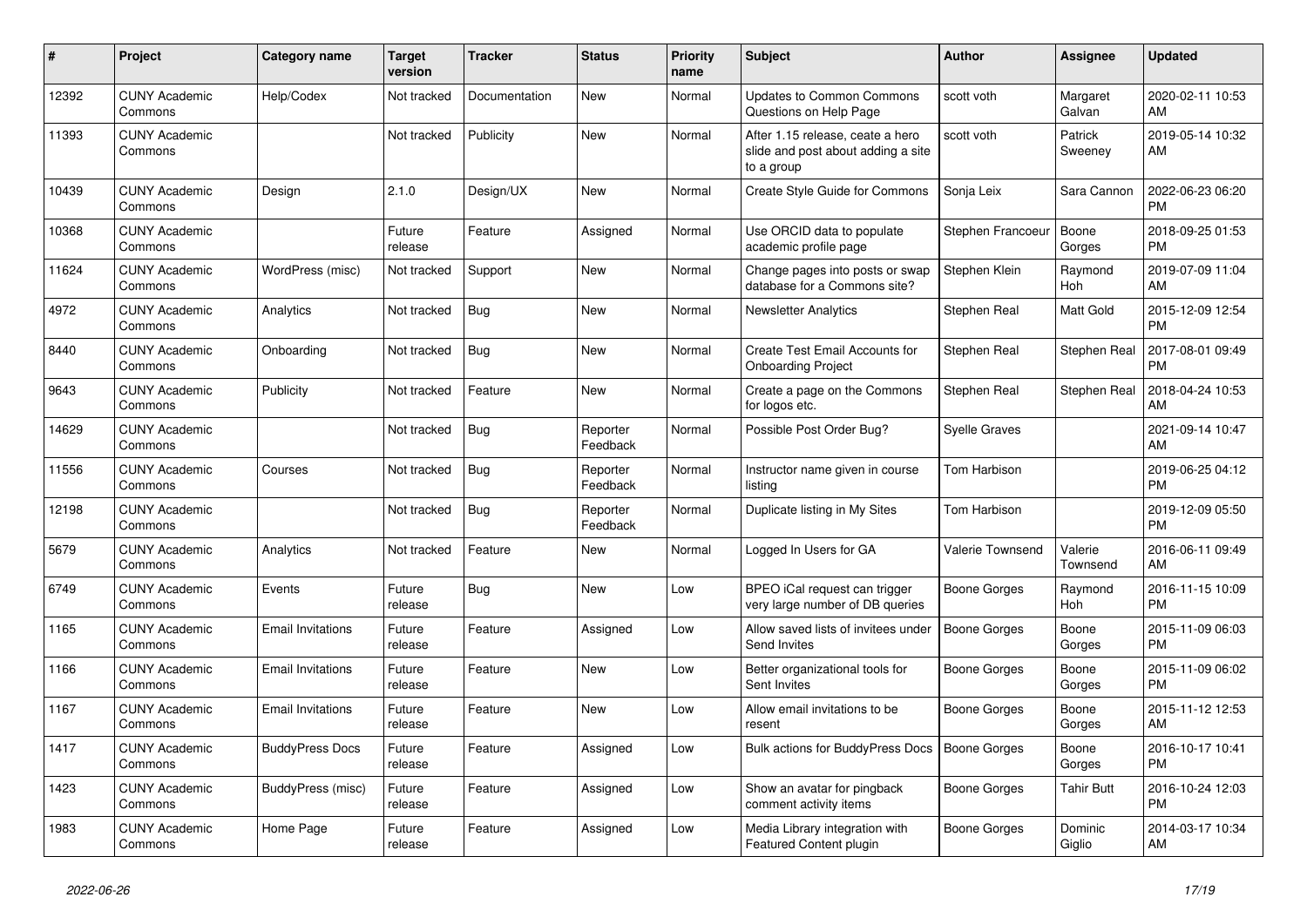| #             | Project                         | <b>Category name</b>       | <b>Target</b><br>version | <b>Tracker</b> | <b>Status</b>        | <b>Priority</b><br>name | <b>Subject</b>                                                                                                                                        | <b>Author</b>       | Assignee            | <b>Updated</b>                |
|---------------|---------------------------------|----------------------------|--------------------------|----------------|----------------------|-------------------------|-------------------------------------------------------------------------------------------------------------------------------------------------------|---------------------|---------------------|-------------------------------|
| 3048          | <b>CUNY Academic</b><br>Commons | <b>Public Portfolio</b>    | Future<br>release        | Feature        | New                  | Low                     | Images for rich text profile fields                                                                                                                   | <b>Boone Gorges</b> | Boone<br>Gorges     | 2014-02-19 12:56<br><b>PM</b> |
| 3615          | <b>CUNY Academic</b><br>Commons | Redmine                    | Not tracked              | Feature        | New                  | Low                     | Create Redmine issues via email                                                                                                                       | Dominic Giglio      | Boone<br>Gorges     | 2017-11-16 11:36<br>AM        |
| 2325          | <b>CUNY Academic</b><br>Commons | BuddyPress (misc)          | Future<br>release        | Feature        | Assigned             | Low                     | Profile should have separate<br>fields for first/last names                                                                                           | local admin         | Boone<br>Gorges     | 2015-11-09 06:09<br><b>PM</b> |
| 2610          | <b>CUNY Academic</b><br>Commons | Group Invitations          | Future<br>release        | Feature        | Assigned             | Low                     | Request: Custom invitation<br>message to group invites                                                                                                | local admin         | Boone<br>Gorges     | 2015-11-09 06:13<br><b>PM</b> |
| 6356          | <b>CUNY Academic</b><br>Commons | <b>WordPress Plugins</b>   | Future<br>release        | Bug            | Reporter<br>Feedback | Low                     | Should Subscribe2 be<br>deprecated?                                                                                                                   | Luke Waltzer        |                     | 2017-03-20 12:20<br><b>PM</b> |
| 6389          | <b>CUNY Academic</b><br>Commons | <b>BuddyPress Docs</b>     | Future<br>release        | Feature        | New                  | Low                     | Make Discussion Area Visible<br>When Editing a Doc                                                                                                    | Luke Waltzer        | Boone<br>Gorges     | 2016-10-21 04:16<br><b>PM</b> |
| 6392          | <b>CUNY Academic</b><br>Commons | Group Forums               | Future<br>release        | Design/UX      | Assigned             | Low                     | Composition/Preview Panes in<br>Forum Posts                                                                                                           | Luke Waltzer        | Paige Dupont        | 2016-10-21 04:26<br><b>PM</b> |
| 11971         | <b>CUNY Academic</b><br>Commons | <b>Email Notifications</b> | Future<br>release        | Bug            | Reporter<br>Feedback | Low                     | Pictures obscured in emailed post<br>notifications                                                                                                    | Marilyn Weber       | Raymond<br>Hoh      | 2019-11-21 01:14<br><b>PM</b> |
| 5050          | <b>CUNY Academic</b><br>Commons | Social Paper               | Future<br>release        | Feature        | New                  | Low                     | Making comments visible in SP<br>editing mode (SP suggestion #1)                                                                                      | Marilyn Weber       | Samantha<br>Raddatz | 2019-09-17 11:10<br><b>PM</b> |
| 5052          | <b>CUNY Academic</b><br>Commons | Social Paper               | Future<br>release        | Feature        | New                  | Low                     | Sentence by sentence or line by<br>line comments (SP suggestion #3)                                                                                   | Marilyn Weber       | Boone<br>Gorges     | 2016-02-11 10:24<br><b>PM</b> |
| 5053          | <b>CUNY Academic</b><br>Commons | Social Paper               | Future<br>release        | Feature        | New                  | Low                     | Scrollable menu to add readers<br>(SP suggestion #4)                                                                                                  | Marilyn Weber       | Samantha<br>Raddatz | 2016-04-21 05:21<br><b>PM</b> |
| 5058          | <b>CUNY Academic</b><br>Commons | Social Paper               | Future<br>release        | Feature        | New                  | Low                     | Can there be a clearer signal that<br>even when comments have<br>already been made you add<br>comments by clicking on the side?<br>(SP suggestion #5) | Marilyn Weber       | Samantha<br>Raddatz | 2016-02-11 10:24<br><b>PM</b> |
| 13912         | <b>CUNY Academic</b><br>Commons |                            | Not tracked              | Feature        | Hold                 | Low                     | posting "missed schedule"                                                                                                                             | Marilyn Weber       |                     | 2021-02-23 10:46<br>AM        |
| 2576          | <b>NYCDH Community</b><br>Site  |                            |                          | Bug            | Hold                 | Low                     | Test Next Button in Javascript<br><b>Tutorial Under Activities</b>                                                                                    | Mark Newton         | Alex Gil            | 2013-05-18 02:55<br><b>PM</b> |
| 2577          | <b>NYCDH Community</b><br>Site  |                            |                          | Feature        | Assigned             | Low                     | Investigate Potential to Add Links<br>to the Forum                                                                                                    | <b>Mark Newton</b>  | Alex Gil            | 2013-05-16 09:40<br><b>PM</b> |
| 2618          | NYCDH Community<br>Site         |                            |                          | <b>Bug</b>     | Assigned             | Low                     | Mark blogs as spam when created   Matt Gold<br>by users marked as spam                                                                                |                     | Boone<br>Gorges     | 2013-06-09 11:38<br><b>PM</b> |
| $ 310\rangle$ | <b>CUNY Academic</b><br>Commons | BuddyPress (misc)          | Future<br>release        | Feature        | Assigned             | Low                     | Friend Request Email                                                                                                                                  | Matt Gold           | Samantha<br>Raddatz | 2015-11-09 05:08<br>PM        |
| 333           | <b>CUNY Academic</b><br>Commons | <b>Email Notifications</b> | Future<br>release        | Feature        | Assigned             | Low                     | Delay Forum Notification Email<br>Delivery Until After Editing Period<br>Ends                                                                         | Matt Gold           | Raymond<br>Hoh      | 2015-11-09 06:01<br>PM        |